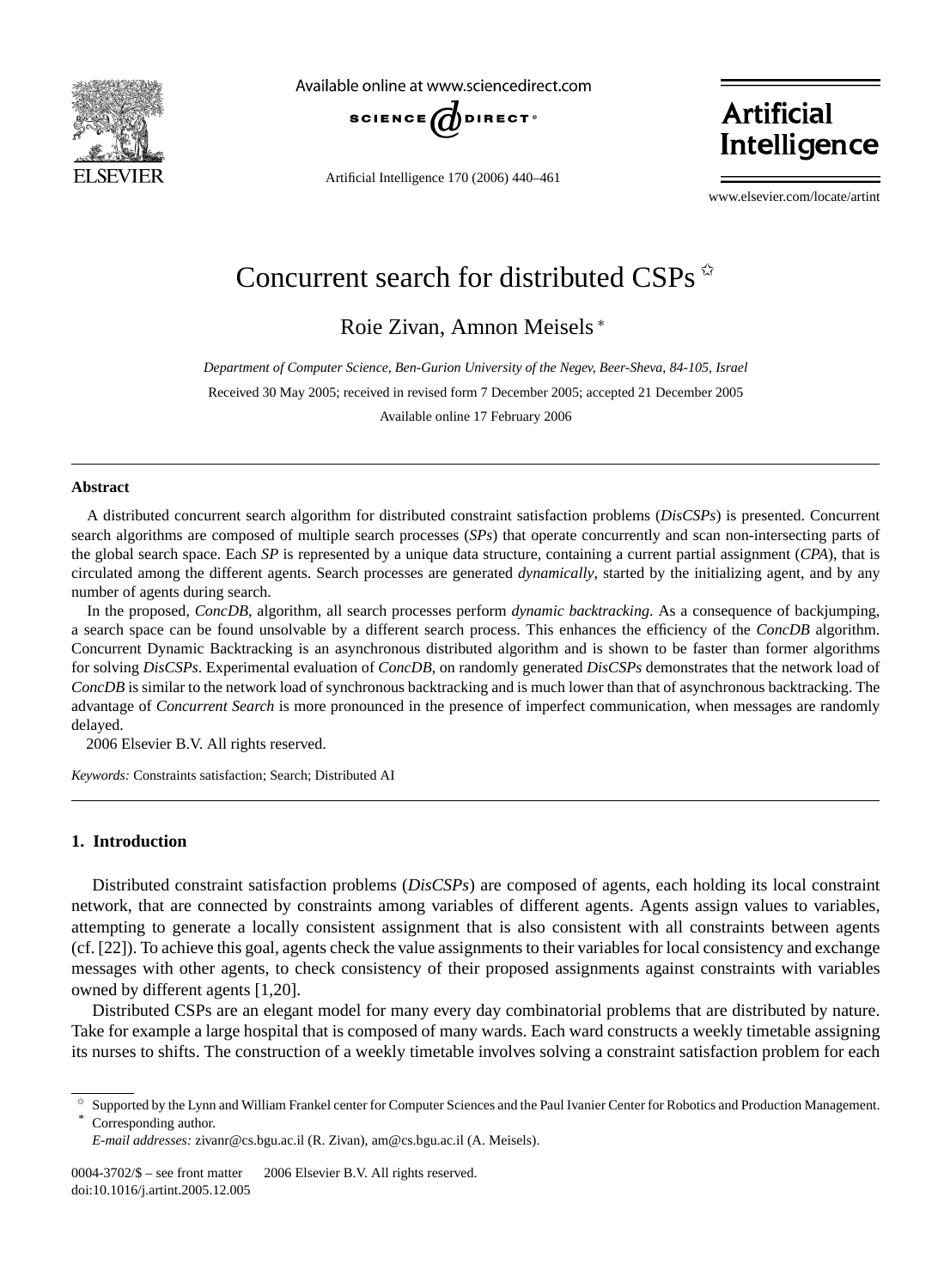ward. Some of the nurses in every ward are qualified to work in the *Emergency Room*. Hospital regulations require a certain number of qualified nurses (e.g. for Emergency Room) in each shift. This imposes constraints among the timetables of different wards and generates a complex Distributed CSP [19].

A search procedure for a consistent assignment of all agents in a *DisCSP*, is a distributed algorithm. An intuitive way to make the distributed search process on *DisCSPs* efficient is to enable agents to compute concurrently. Concurrent computation by agents can result in a shorter overall time of computation for finding a solution.

One method for achieving concurrency for search on *DisCSPs* is for agents to perform assignments concurrently. In order to avoid the waiting time of a single backtrack search, agents compute assignments to their variables asynchronously. In asynchronous backtracking algorithms agents assign their variables without waiting for information about all relevant assignments of higher priority agents [1,16,21]. In order to make asynchronous backtracking correct and complete, all agents share a static order of variables and the algorithm keeps data structures for *Nogoods* that are discovered during search [1,20].

The present paper proposes a different way of achieving concurrency for search. In order to achieve shorter overall run-time, concurrent search runs multiple search processes on a *DisCSP*. All agents participate in all search processes, assigning their variables and checking for consistency with constraining agents. All search processes are performed asynchronously by all agents, thereby achieving concurrency of computation and shortening the overall time of run for finding a global solution. In each search process agents perform assignments sequentially. Agents and variables are ordered randomly on each of the search processes, diversifying the sampling of the search space. Concurrent search distributes among agents a dynamically changing number of search processes. The degree of concurrency during search changes dynamically and enables automatic load balancing.

In order to exchange complete information about assignments of all agents, *Concurrent Search* circulates multiple *Current Partial Assignments* (*CPAs*) among all agents. Each *CPA* represents one search process (*SP*) and each search process scans a different part of the global search space. The search space is split dynamically at different points on the path of the search process by agents generating additional *CPAs*. The splitting and re-splitting of the search space is performed independently by agents and is thus a distributed process. Splits are first attempted by agents residing at the top of the sub-search tree that is being split. When the agent has no opportunity to split, the splits move down to agents that are lower in the split sub-tree.

It is well known that search algorithms on CSPs benefit from backjumping [4,6,14]. An elegant form of backjumping which stores explanations for the removal of values, is *Dynamic Backtracking* [7]. This method was later adapted to distributed *CSP* algorithms by [2]. The best Concurrent Search algorithm, Concurrent Dynamic Backtracking (*ConcDB*), presented in this paper, performs dynamic backtracking (DB) as in [2] on each of its concurrent sub-search spaces. Since search processes are dynamically generated by *ConcDB*, the performance of backjumping in one search space can indicate that other search spaces are unsolvable. This feature, combined with the random ordering of agents in each search process, enables early termination of search processes that are discovered to be unsolvable. The combination of *Concurrent Search* and *Dynamic Backtracking* in *ConcDB* result in a fast algorithm, which outperforms previous complete search algorithms both sequential assigning (synchronous) and Asynchronous Backtracking by a large factor (see Section 5).

Concurrent Search, as proposed in the present paper and in [23,25], may seem similar to former approaches of parallelism. Splitting the search space at the first agent and running several search processes for each of the values of the first agents' domain is part of interleaved search in [8]. The possibility of dynamic allocation of predefined search slots for multiple asynchronous backtracking search processes was reported in [17]. The performance of multiple asynchronous backtracking search shows a small improvement for two asynchronous backtracking search processes and deteriorates for larger concurrency [8]. On the other hand, *Concurrent Search* as presented in the present study improves the performance of single search process, both sequential and asynchronous backtracking, by a large factor (see Section 5).

Distributed constraint satisfaction problems (*DisCSPs*) are presented in Section 2. Section 3 presents the principles and mechanism of *Concurrent Search* along with a detailed description of Concurrent Dynamic Backtracking. The method for terminating SPs which are shown to be unsolvable during backjumps, is presented in Section 3.3. A correctness and completeness proof for *Concurrent Search*, and in particular for *ConcDB*, is presented in Section 4.

Section 5 presents an extensive experimental evaluation, which demonstrates multiple advantages of *ConcDB*. First, the features of concurrent search are investigated. Multiple search processes are better than one and dynamic generation of search processes makes the algorithm perform best (Section 5.1). Next, a comparison of *ConcDB* to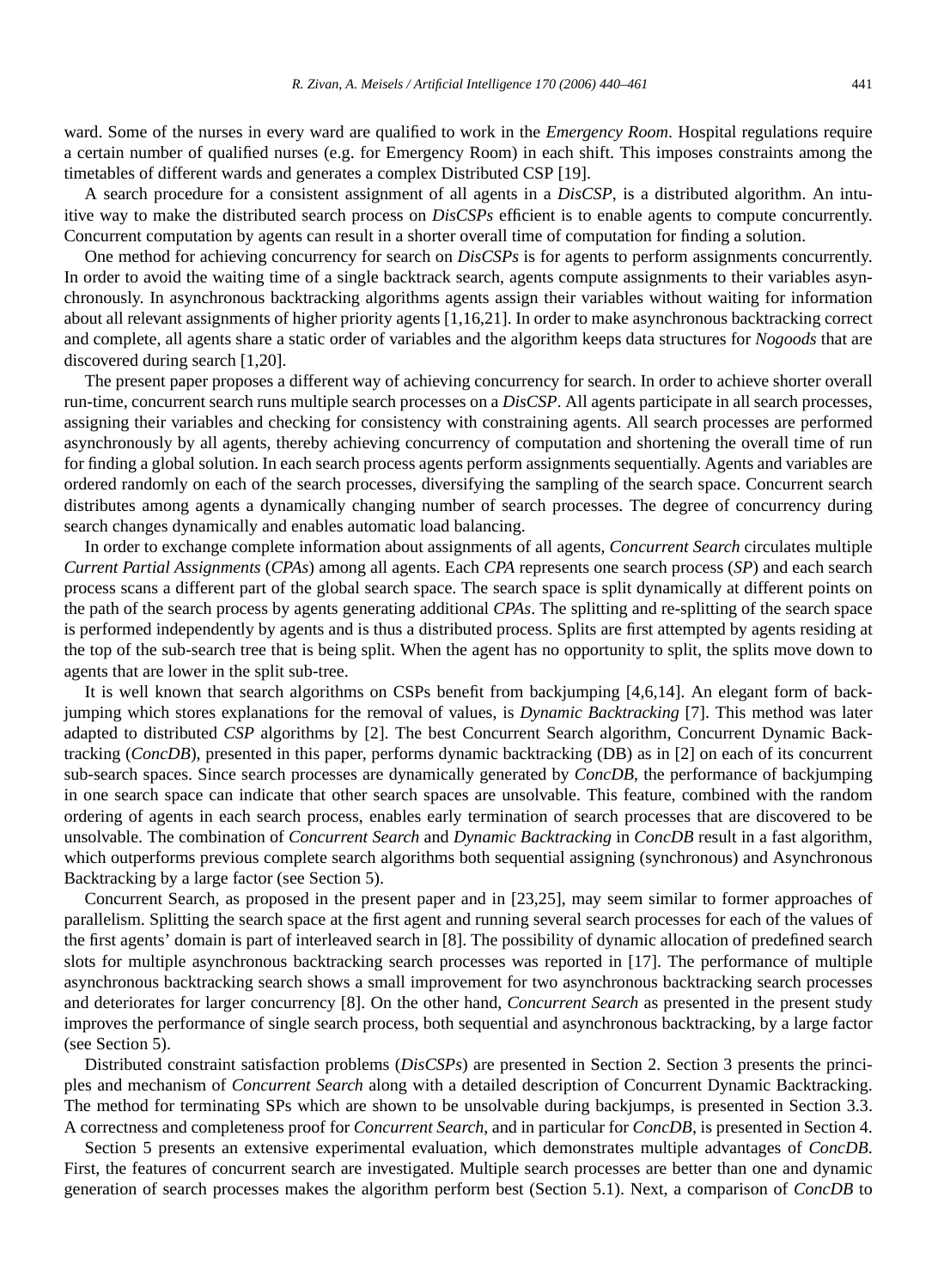existing algorithms for solving *DisCSPs*, is presented in Section 5.2. The impact of message delay on the performance of concurrent search is evaluated in Section 5.3. *ConcDB* is compared to *CBJ*, *AFC* and *ABT* in the presence of random message delays. Sequential assigning algorithms are affected the most by message delays. Concurrent dynamic backtracking is much more robust to message delay than asynchronous backtracking. The delay of messages has a strong impact on the run of distributed search algorithms [5,27]. Finally, the heuristic which is used by agents to determine the level of concurrency is evaluated in Section 5.4. This experiment demonstrates the size of the effect that the level of concurrency has on the performance of the algorithm in the presence of message delay. Conclusions on the advantages of using multiple DB search processes in *DisCSP* search are presented in Section 6.

# **2. Distributed constraint satisfaction**

A distributed constraint network (or a distributed constraint satisfaction problem—*DisCSP*) is composed of a set of *k* agents  $A_1, A_2, \ldots, A_k$ . Each agent  $A_i$  contains a set of constrained variables  $X_{i_1}, X_{i_2}, \ldots, X_{i_{n_i}}$ . Constraints or *relations R* are subsets of the Cartesian product of the domains of the constrained variables [4]. For a set of constrained variables  $X_i, X_j, \ldots, X_{m_h}$ , with domains of values for each variable  $D_i, D_j, \ldots, D_{m_h}$ , the constraint is defined as  $R \subseteq D_i$ ,  $\times D_j \times \cdots \times D_{m_h}$ . A *binary constraint*  $R_{ij}$  between any two variables  $X_j$  and  $X_i$  is a subset of the Cartesian product of their domains;  $R_{ij} \subseteq D_j \times D_i$ . In a distributed constraint satisfaction problem *DisCSP*, the agents are connected by constraints between variables that belong to different agents (cf. [19,21]). In addition, each agent has a set of constrained variables, i.e. a *local constraint network*.

An assignment (or a label) is a pair *var, val*, where *var* is a variable of some agent and *val* is a value from *var*'s domain that is assigned to it. A *partial assignment* (or a compound label) is a set of assignments of values to a set of variables. A *solution* to a *DisCSP* is a partial assignment that includes all variables of all agents, that satisfies all the constraints. Following all former work on *DisCSPs*, agents check assignments of values against non-local constraints by communicating with other agents through sending and receiving messages. An agent can send messages to any one of the other agents.

One simple protocol for checking constraints, that appears in many distributed search algorithms, is to send a proposed assignment *var, val*, of one agent to another agent. The receiving agent checks the compatibility of the proposed assignment with its own assignments and with the domains of its variables and returns a message that either acknowledges or rejects the proposed assignment. The following assumptions are routinely made in studies of *DisCSPs* and are assumed to hold in the present study [2,20].

- 1. All agents hold exactly one variable.
- 2. The amount of time that passes between the sending of a message to its reception is finite.
- 3. Messages sent by agent  $A_i$  to agent  $A_j$  are received by  $A_j$  in the order they were sent.
- 4. Every agent can access the constraints in which it is involved and check consistency against assignments of other agents.

# **3. Concurrent search**

*Concurrent Search* is a family of algorithms which perform multiple concurrent backtrack search processes asynchronously on disjoint parts of the *DisCSP* search-space. Each search process includes all variables and therefore involves all agents. Each agent holds a set of data structures, one for each search process. These data structures, which we term *Search Processes* (*SPs*), include all the relevant data for the state of the agent on each of the search processes. Agents in concurrent search algorithms pass their assignments to other agents on a special type of message—a Current Partial Assignment (*CPA*). Each *CPA* represents one search process, and holds the agents' current assignments in the corresponding search process. An agent that receives a *CPA* tries to assign its local variables with values that are not conflicting with the assignments already on the *CPA*, using only the current domains in the *SP* that is related to the received *CPA*. The uniqueness of the *CPA* for every search space ensures that assignments are not done concurrently (and conflictingly) in a single sub-search-space [25,26].

An agent can generate a set of *SPs* and corresponding *CPAs* that split the search space of a single *SP* whose *CPA* has passed through that agent, by splitting the domain of one of its variables. Agents can perform splits independently and keep the resulting data structures (*SPs*) privately. All other agents need not be aware of the split, they process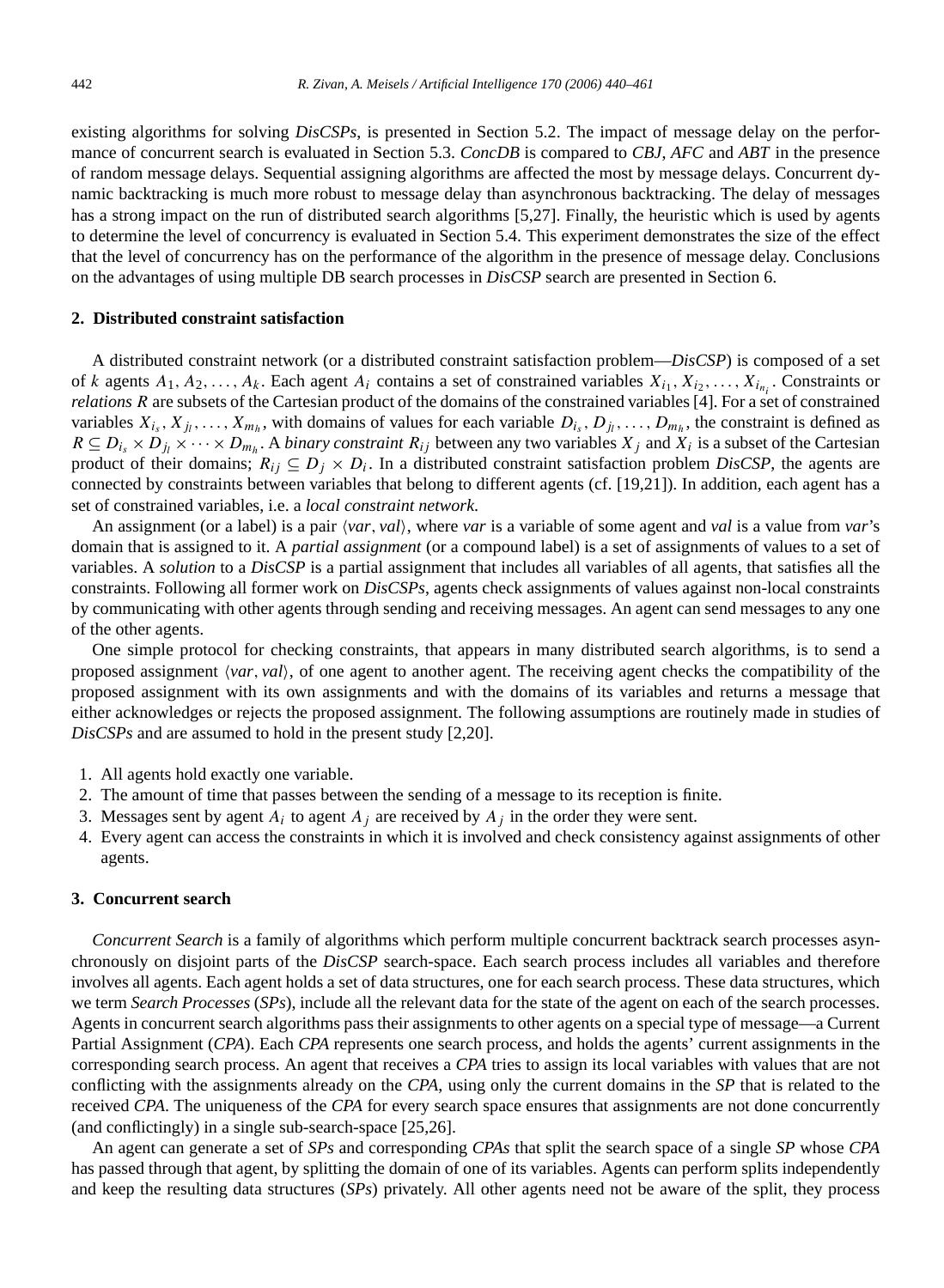

Fig. 1. Simple *Concurrent Search* with two CPAs.

all *CPAs* in exactly the same manner (see Section 3.2). *CPA*s are created either by the Initializing Agent (*IA*) at the beginning of the algorithm run, or dynamically by any agent that splits an active search-space during the algorithm run. A simple heuristic of counting the number of times agents pass a given *CPA* (without finding a solution), is used to determine the need for re-splitting of the search-space traversed by that *CPA*. This generates a mechanism of load balancing, creating more search processes on heavily backtracked search spaces.

Fig. 1 presents an example of a DisCSP, searched concurrently by two search processes represented by two CPAs, *CPA*<sup>1</sup> and *CPA*2. Each of the four agents *A*<sup>1</sup> to *A*4, holds two Search Processes (*SPs*). The domains of all four agents are the same—{1*..*4}. The current domains of the SPs are shown in Fig. 1. The domains on the left represent the state after 3 assignments to *CPA*1. The domains on the right hand side of Fig. 1 represent the state after the second assignment to *CPA*2.

Agent  $A_1$  has assigned the value 1 on  $CPA_1$  and the value 3 on  $CPA_2$ . The values that are left in each of its domains are 2 in  $SP_1$  and 4 in  $SP_2$ . Agent  $A_3$  has assigned the value 2 to  $CPA_1$ , having failed to assign the value 1. This leaves its current domain, for *SP*1, with the values [3,4]. The two CPAs are traversing non-intersecting sub-search spaces in which *CPA*<sup>1</sup> is exploring all tuples beginning with 1 or 2 for agent *A*1, and *CPA*<sup>2</sup> all tuples beginning with 3 or 4. *CPA*<sup>1</sup> is depicted on the LHS of Fig. 1 and *CPA*<sup>2</sup> is on the RHS. *CPA*<sup>1</sup> moves among the agents in the order  $A_1 \rightarrow A_2 \rightarrow A_3$ . *CPA*<sub>2</sub> moves in the order  $A_1 \rightarrow A_4 \rightarrow \cdots$ .

A backtrack operation is performed by an agent which fails to find a consistent assignment with the partial assignment on the *CPA* that it is currently holding. A backtrack operation sends a *CPA* backwards, requesting the receiving agent to revise its assignment on the *CPA*. Agents that have performed dynamic splitting, have to collect all of the returning *CPA*s, of the relevant *SP*, before declaring that a sub-search-space does not contain a solution. In this case all consistent values of the split domain have been sent forward on some *CPA* and failed, which means the agent must perform a backtrack operation.

The search ends unsuccessfully, when all *CPA*s return for backtrack to the IA and the domain of the first variable of each *CPA* is empty. In this case all the search processes are stopped. The search ends successfully if *one CPA contains a complete assignment*, a value for every variable in the *DisCSP*.

There is no synchronization between the assignments performed in different *SPs* and the splitting of different *CPAs*. Due to the random choice of the next agent and the dynamic asynchronous splitting of search spaces, the steps of agents in different search process are interleaved in a non-predefined order. This makes Concurrent Search algorithms asynchronous [11].

The following subsections present a detailed description of Concurrent Search.

#### *3.1. Main objects of concurrent search*

The main data structure that is used and passed between the agents is a *current partial assignment* (*CPA*). A *CPA* contains an ordered list of triplets  $\langle A_i, X_j, val \rangle$  where  $A_i$  is the agent that owns the variable  $X_i$  and *val* is a value, from the domain of  $X_j$ , assigned to  $X_j$ . This list of triplets starts empty, with the agent that initializes the search process,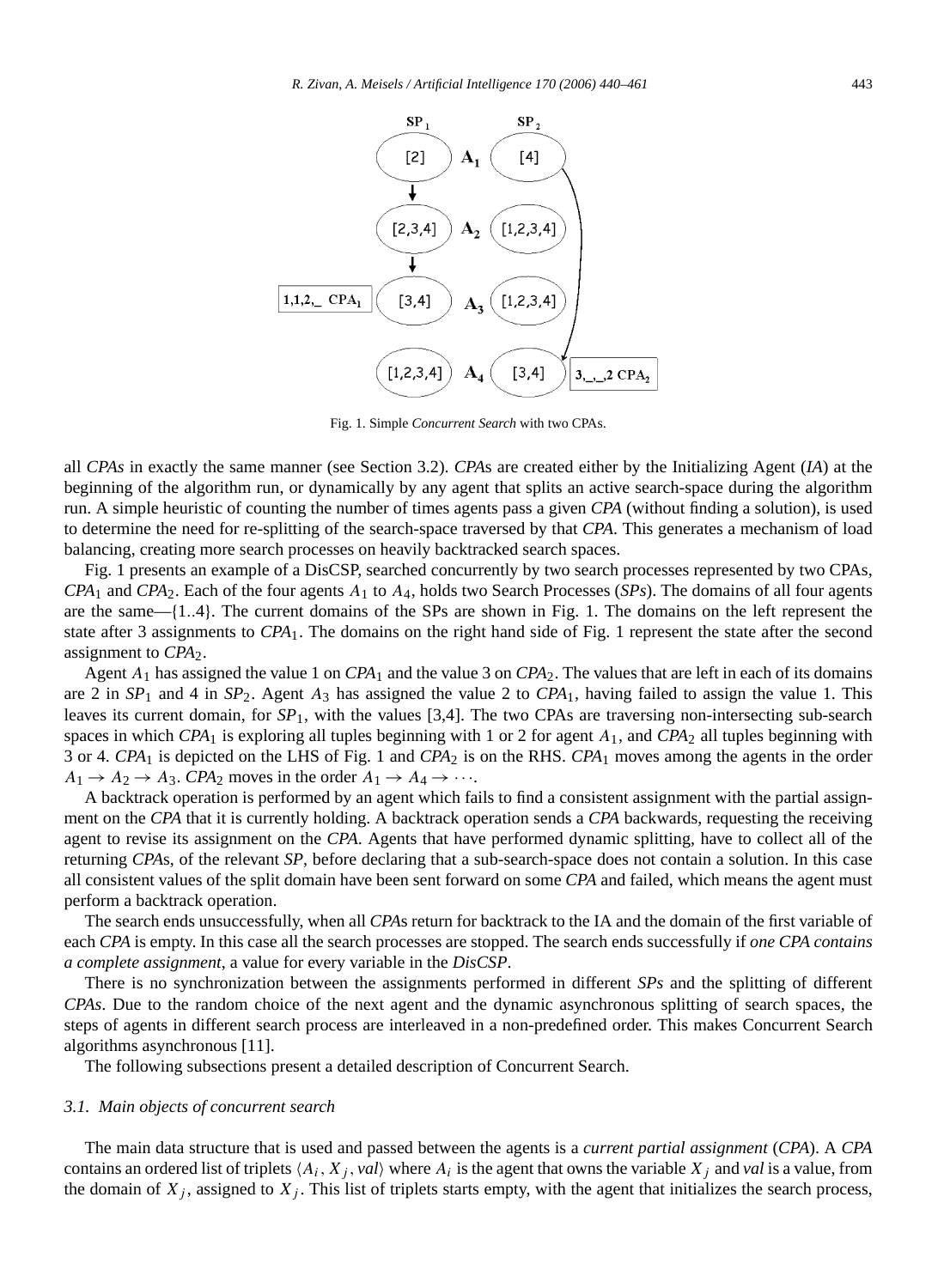

Fig. 2. Initial state and the state after the *CPA* travels 5 steps without returning to its initializing agent.

and includes more assignments as it is passed among the agents. Each agent adds to a *CPA* that passes through it, a set of assignments to its local variables that is consistent with all former assignments on the *CPA*. If successful, it passes the *CPA* to the next agent. If not, it *backtracks*, by sending the *CPA* to the agent from which it was received.

Splitting the search space on some variable divides the values in the domain of this variable into several groups. Each sub-domain defines a unique sub-search-space and a unique *CPA* traverses this search space. Dynamic splitting is triggered by the number of assignment steps performed on a *CPA*, without returning back to its initiator. This is an intuitive meaning of thrashing and can be based on a simple threshold for the number of unsuccessful assignments *steps\_limit*.

Consider the constraint network that is described in Fig. 2. The three agents own one variable each, and the initial domains of all variables contain four values  $\{1..4\}$ . The constraints connecting the three agents are:  $X_1 < X_2, X_1 > X_3$ , and  $X_2 < X_3$ . The initial state of the network is described on the LHS of Fig. 2. In order to keep the example small, no initial split is performed, only dynamic splitting. The value of *steps\_limit* in this example is 4. The first 5 steps of the algorithm run produce the state that is depicted on the RHS of Fig. 2. The circled values in the current domains of agents  $X_1$  and  $X_2$  are the assigned values on the *CPA*. The current domain of  $X_2$  had only two values left, [3, 4].  $X_3$ is now holding the *CPA* and has no assignment that is consistent with it.

The run of the algorithm during these 5 steps is as follows:

- 1.  $X_1$  assigns its variable the value 1, and sends to  $X_2$  a *CPA* with a step counter *CPA\_steps* = 1.
- 2. *X*<sup>2</sup> assigns its variable the value 2, and sends the *CPA* with both assignments, and with *CPA*\_*steps* = 2, to *X*3.
- 3. *X*<sup>3</sup> cannot find any assignment consistent with the assignments on the *CPA*. It passes the *CPA* back to *X*<sup>2</sup> to reassign its variable, with *CPA*\_*steps* = 3.
- 4. *X*<sup>2</sup> reassigns its variable with the value 3, and sends the *CPA* again to *X*<sup>3</sup> after raising the step counter to 4.
- 5. *X*<sup>3</sup> receives the *CPA* with *X*2's new assignment.

In the current step of the algorithm, agent *X*<sup>3</sup> receives a *CPA* which has reached the *step\_limit*. It has to generate a split operation. Before trying to find an assignment for its variable, *X*<sup>3</sup> sends a split message to *X*<sup>1</sup> which is the *CPAs* generator and changes the value of the *CPA\_steps* counter to 0. Next, it sends the *CPA* to *X*<sup>2</sup> in a backtrack message. The algorithm run proceeds as follows:

- When  $X_1$  receives the split message it performs the following operations:
	- Creates a new (empty domain) *SP* data structure.
	- Deletes values 3 and 4 from its original domain and inserts them into the domain of the new split *SP*.
	- Creates a new *CPA* and assigns it with 3 (a value from the new domain).
	- Sends the new *CPA* to a randomly selected agent.
- Other agents that receive the new *CPA* create new *SPs* with a copy of the initial domain.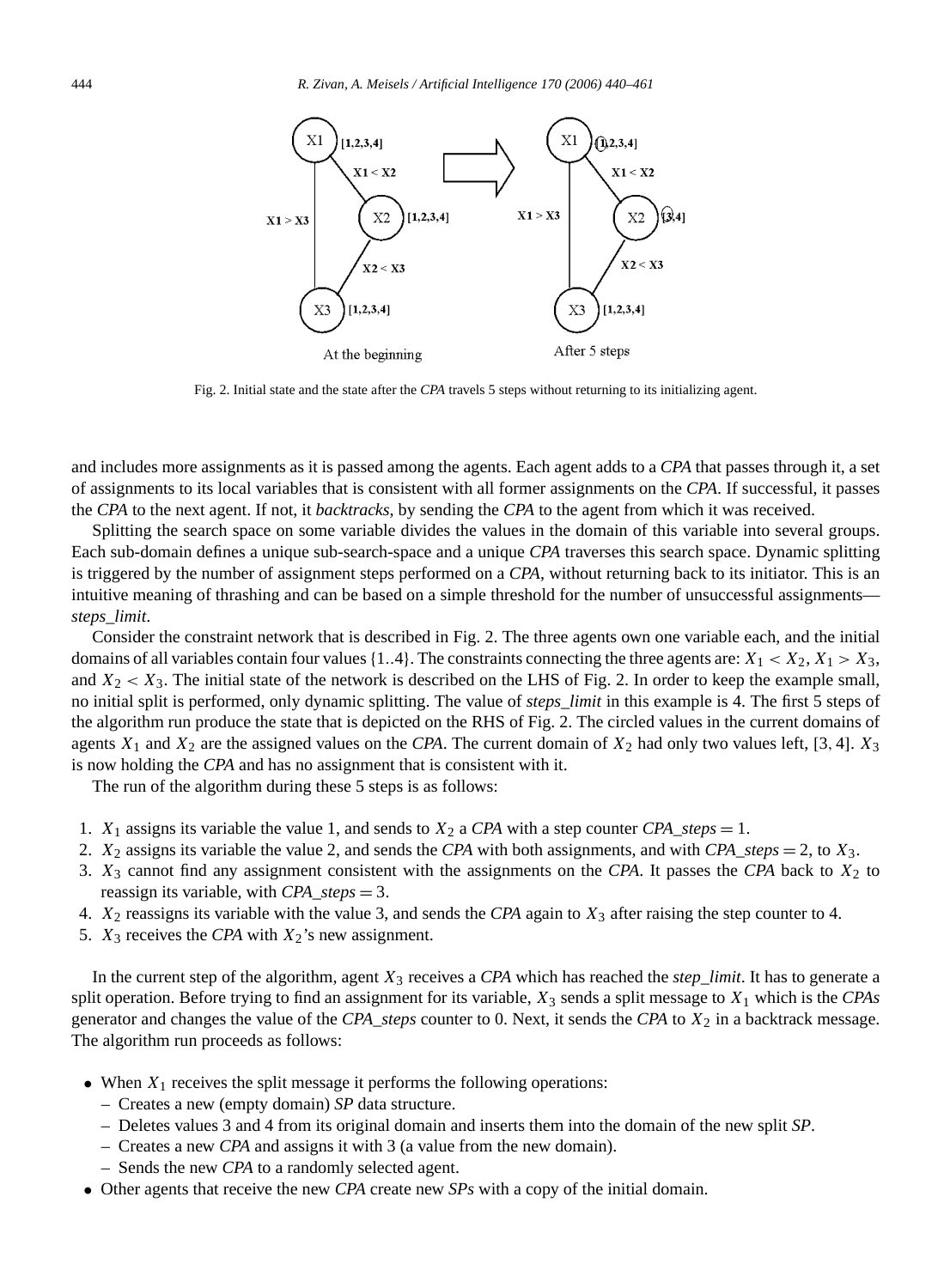

Fig. 3. The new non-intersecting search spaces now searched using two different *CPAs*.

The resulting split search-spaces are depicted in Fig. 3. Circled values represent those that are currently assigned on the corresponding *CPA*<sup>1</sup> or *CPA*2. After the split, two *CPAs* are passed among the agents. The two *CPAs* perform search on two non-intersecting search-spaces. In the original *SP after the split*,  $X_1$  can assign only values 1 or 2 (see LHS of Fig. 3). The search on the original SP is continued from the same state it was in before the split. Agents *X*<sup>2</sup> and *X*<sup>3</sup> continue the search using their current domains to assign the original *CPA*. Therefore, the current domain of *X*<sup>2</sup> (on *SP*1) does not contain values 1 and 2 which were eliminated in earlier steps. In the newly generated search space, *X*<sup>1</sup> has the values 3*,* 4 in its domain. Agent *X*<sup>1</sup> assigns 3 to its variable and the other agents that receive *CPA*<sup>2</sup> check the new assignment against their full domains (RHS of Fig. 3).

Every agent that receives a *CPA* for the first time, creates a local data structure which we call a *search process* (*SP*). This is true also for the initializing agent (*IA*), for each created *CPA*. The *SP* holds all data on current domains for the variables of the agent, such as the remaining and removed values during the path of the *CPA*.

The structure of the *ID* of a *CPA* and its corresponding *SP* is a pair  $\langle A, j \rangle$ , where *A* is the *ID* of the agent that created the CPA and *j* is the number of CPAs this agent created so far. This enables all agents to create *CPA*s with a unique *ID*. When a split is performed during search, the generated *CPA* has a unique *ID* and carries the *ID* of the *CPA* from which it was split.

Although any agent can split its domain, the current version of the algorithm splits search spaces as high as possible in the search tree. This generates split sub-search-spaces that are as large as possible and a larger number of agents participate in the divided search procedure. When agents have no further opportunity to split an *SP* because of lack of values in their current domain, split messages are transferred down the search tree to agents lower in the current order of the search (see Fig. 5, procedure *perform\_split*, lines 2, 8 and 9). Note that different concurrent search processes are ordered differently. Therefore, the splitting of the search space occurs at different agents in different concurrent *SPs*.

### *3.2. General concurrent search*

The following terminology is used in the description of concurrent search algorithms:

- *CPA\_generator*: Every *CPA* carries the *ID* of the agent that created it.
- *origin\_SP*: an agent that performs a dynamic split, holds in each of the new *SPs* the *ID* of the *SP* it was split from (i.e. of *origin\_SP*). An analogous definition holds for *origin\_CPA*. The *origin\_SP* of an *SP* that was not created in a dynamic split operation is its own *ID*.
- *split\_set*: the set of *SP IDs*, stored in an *origin\_SP*. Every *origin\_SP* holds in its *split\_set* the *IDs* of all the *SP*s for which it is their *origin* (i.e. all *SP*s which were split from it by the agent holding it). For every active *SP*, the only *split\_set* relevant is the *split\_set* of its *origin\_SP*.
- *steps\_limit*: the number of steps (from one agent to the next) that will trigger a split, if the *CPA* does not find a solution, or does not return to its generator.

The messages exchanged by agents in concurrent search are the following: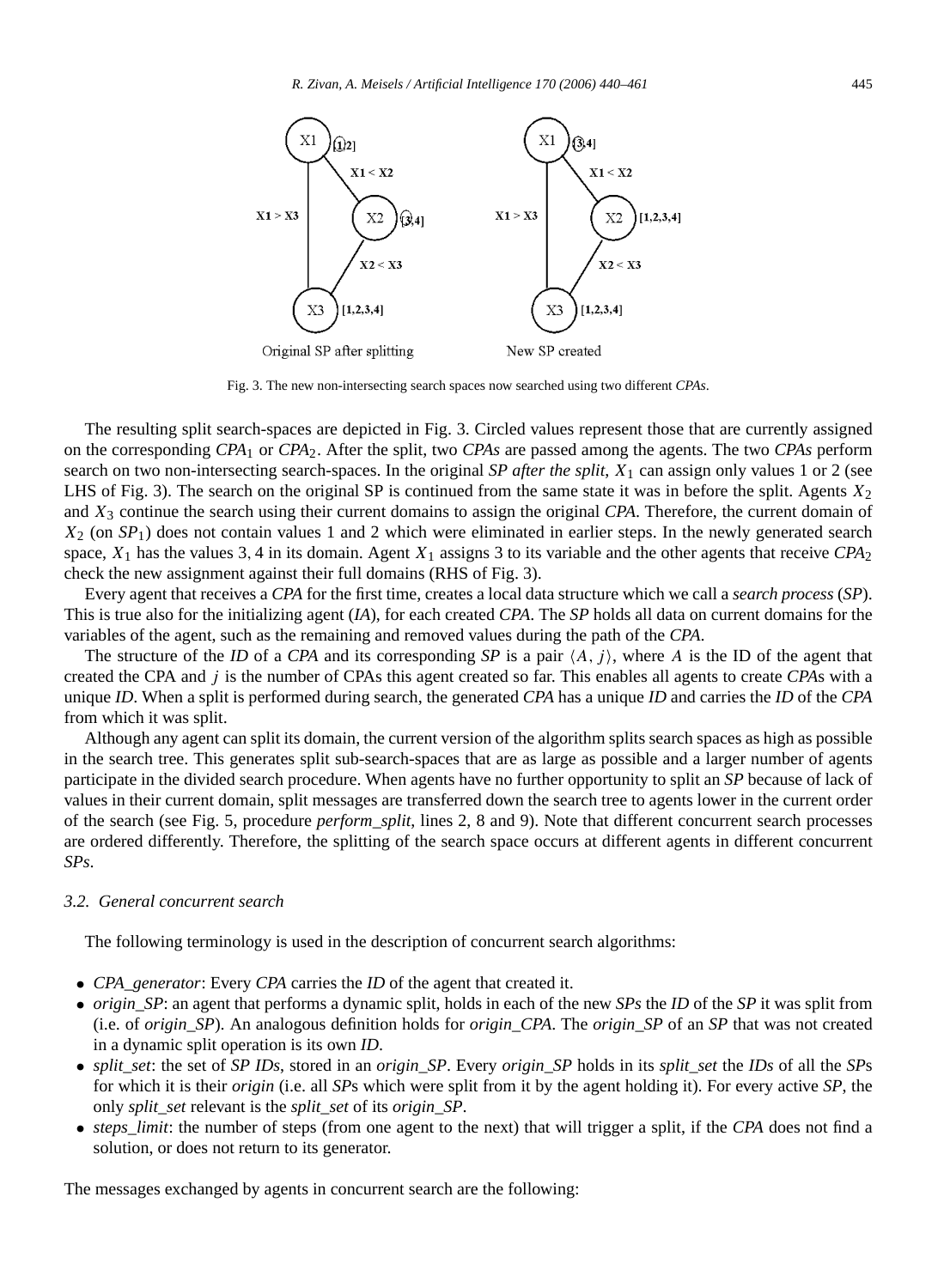### **Concurrent\_Search**:

- 1. done  $\leftarrow$  false
- 2. **if**(IA) **then** initialize\_SPs
- 3. **while**(**not** done)
- 4. **switch** msg.type
- 5. *split*: perform\_split
- 6. *stop*: done ← true
- 7. *CPA*: receive\_CPA
- 8. *backtrack*: receive\_CPA

#### **receive\_CPA**:

- 1.  $CPA \leftarrow msg.CPA$
- 2. **if**(first\_received(CPA.ID))
- 3. create\_SP(CPA.ID)
- 4. **if**(CPA.generator = ID)
- 5. CPA.steps  $\leftarrow 0$
- 6. **else**
- 7. CPA.steps ++
- 8. **if**(CPA.steps = *steps\_limit*)
- 9. *splitter* ← *select\_assigned\_agent*
- 10. *CPA* steps  $\leftarrow$  0
- 11. send(*split\_msg splitter*)
- 12. **if**(msg.type  $=$  *backtrack*)
- 13. remove\_last\_assignment
- 14. *assign\_CPA*

# **assign\_CPA**:

- 1.  $CPA \leftarrow assign\_local$
- 2. **if**(is\_consistent(CPA))
- 3. **if**(is\_full(CPA))
- 4. *report\_solution*
- 5. stop
- 6. **else**
- 7. send(CPA, next\_agent)
- 8. **else**
- 9. *backtrack*

# **initialize\_SPs**:

- 1. **for**  $i \leftarrow 1$  to *domain\_size*
- 2.  $CPA \leftarrow \text{create}_\text{CPA}(i)$
- 3.  $\text{SP}[i]$ .domain ← first\_var[value\_i]
- 4. create\_SP(CPA.ID)
- 5. *assign\_CPA*

| Fig. 4. Main and assign parts of concurrent search. |  |  |  |  |  |  |  |
|-----------------------------------------------------|--|--|--|--|--|--|--|
|-----------------------------------------------------|--|--|--|--|--|--|--|

| backtrack:                                      | perform_split:                                |
|-------------------------------------------------|-----------------------------------------------|
| delete(CPA.ID from <i>origin_SP.split_set</i> ) | $if (not$ backtracked $(CPA)$ )               |
| $if(cright$ SP split set is empty)              | 2.                                            |
| 2.                                              | $var \leftarrow select\_split\_var$           |
| 3.                                              | 3.                                            |
| if(IA)                                          | $if(var \neq null)$                           |
| 4.                                              | 4.                                            |
| $CPA \leftarrow no$ solution                    | $create$ split $SP(var)$                      |
| 5.                                              | create_split_CPA(SP.ID)                       |
| if(no active CPAs)                              | 5.                                            |
| 6.                                              | add(CPA.ID to <i>origin_SP.split_set</i> )    |
| report no solution                              | 6.                                            |
| 7.                                              | 7.                                            |
| stop                                            | assign_CPA                                    |
| 8.                                              | 8.                                            |
| else                                            | else                                          |
| 9.                                              | 9.                                            |
| send(backtrack, last assignee)                  | send( <i>split, next agent</i> )              |
| 10. else                                        |                                               |
| 11.<br>mark fail(CPA)                           | stop:                                         |
|                                                 | send( <i>stop</i> , <i>all_other_agents</i> ) |
|                                                 | 2.<br>done $\leftarrow$ true                  |

Fig. 5. Backtrack and split for concurrent search.

- **CPA**—the message carrying a *Current Partial Assignment*.
- **backtrack\_msg**—a CPA sent in a backtrack operation.
- **stop**—a message indicating the end of the search.
- **split**—a message that is sent in order to trigger a split operation. Contains the *ID* of the *SP* to be split.

Figs. 4 and 5 present the functions which are performed in any type of concurrent search algorithm. The main function of the algorithm and functions that perform assignments on the *CPA* when it moves forward are presented in Fig. 4.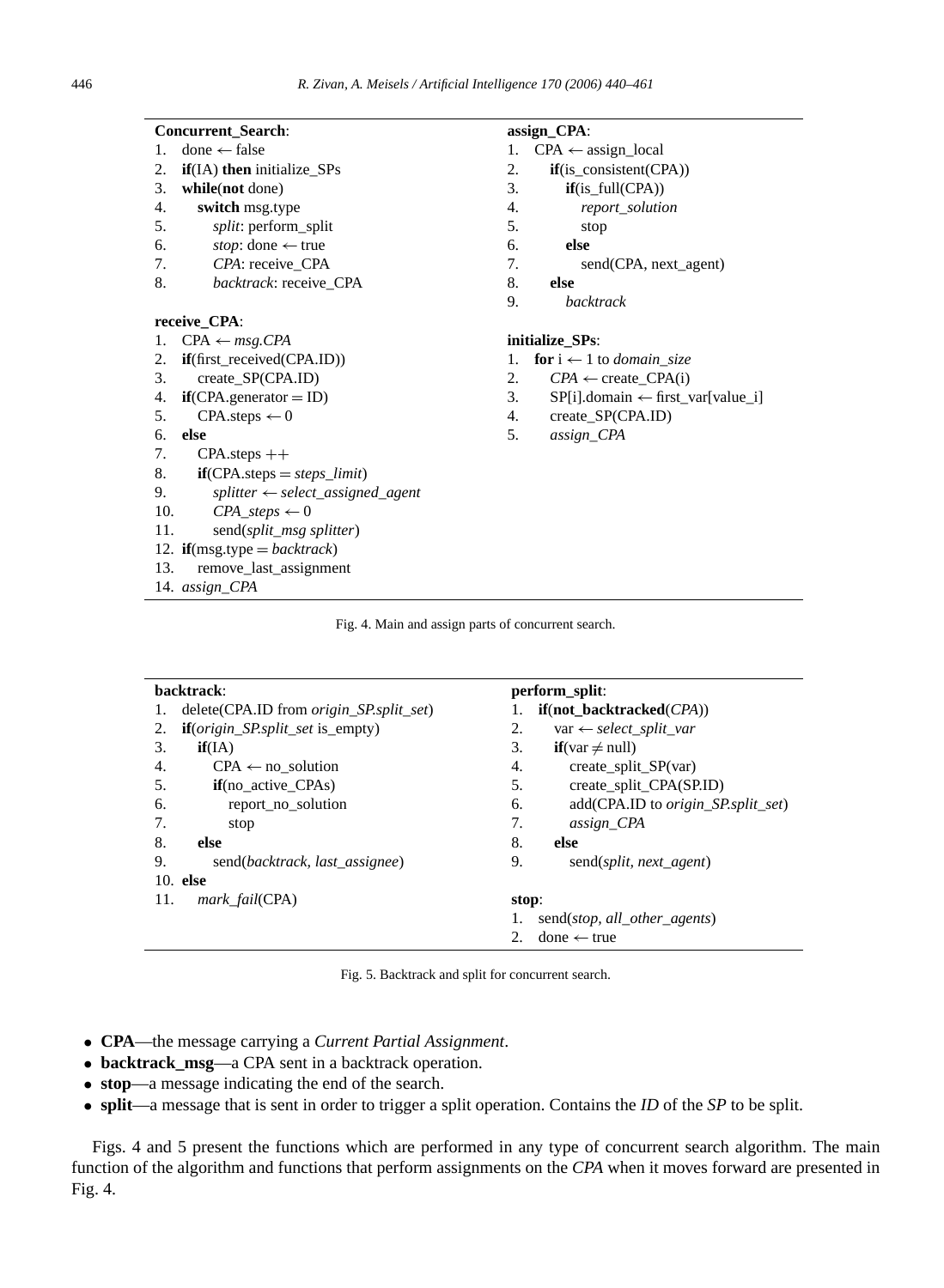- The main function **Concurrent\_Search** is run by all agents. If it is run by the *initializing agent* (*IA*), it initializes the search by creating multiple *SP*s, assigning each SP with one of the first variable's values. After initialization, it loops forever, waiting for messages to arrive.
- **receive\_CPA** first checks if the agent holds a *SP* with the *ID* of the *current\_CPA* and if not, creates a new *SP*. If the *CPA* is received by its generator, it changes the value of the steps counter (*CPA\_steps*) to zero. This prevents unnecessary splitting. Otherwise, it checks whether the *CPA* has reached the *steps\_limit* and a split must be initialized (lines 7–9). The splitting agent, which we term *splitter*, is selected to be any one of the assigned agents (line 9). A specific heuristic for splitting is to send the split message to the *CPA\_generator* (as mentioned above the *CPA\_generator* is the first part of any *CPA\_ID*). This is equivalent to splitting the search tree as high as possible. This specific policy is implemented in the *ConcDB* version of the present paper. Before assigning the *CPA* a check is made whether the *CPA* was received in a *backtrack\_msg*. If so, the previous assignment of the agent which is the last assignment made on the *CPA* is removed, before *assign\_CPA* is called (lines 12–13).
- **assign\_CPA** tries to find an assignment for the local variables of the agent, which is consistent with the assignments on the *CPA*. If it succeeds, the agent sends the *CPA* to the selected *next\_agent* (line 7). If not, it calls the *backtrack* method (line 9).

The rest of the functions of Concurrent Search are presented in Fig. 5.

• The **backtrack** method is called when a consistent assignment cannot be found in a *SP*. Since a split might have been performed by the current agent, a check is made, whether all the *CPA*s in the *split\_set* of the *origin\_CPA* of the backtracking *CPA* have also failed (line 2). If not then only the current *CPA* is marked (line 11) and no further action need take place. When all split *CPA*s have returned unsuccessfully, the search space of the *SP* is unsolvable and a backtrack operation is initialized.

In case of an *IA*, the *SP* and the corresponding *origin\_CPA* are marked as a failure (lines 3–4). If all other *CPA*s are marked as failures, the search is ended unsuccessfully (line 6). If the current agent is not the *IA*, a backtrack message is sent to the agent whose assignment is the latest of the assignments included in the inconsistent *CPA* (line 9).

• The **perform\_split** method tries to find in the *SP* specified in the *split\_message*, a variable with a non-empty current\_domain. It first checks that the *CPA* to be split has not been sent back already, in a backtrack message (line 1). If it does not find a variable for splitting, it sends a split\_message to *next\_agent* (lines 8–9). If it finds a variable to split, it creates a new *SP* and *CPA*, and calls *assign\_CPA* to initialize the new search (lines 3–5). The *ID* of the generated *CPA* is added to the split set of the divided *SPs origin SP* (line 6).

Fig. 6 extends the example presented in Fig. 1. For each *SP* (except for the ones holding the corresponding *CPA*), the content of the *origin* and the *split-set* are displayed. The *origin* of all *SP*s except for the *SP*s of agent *A*<sup>1</sup> are their own IDs since they were not created in a dynamic split operation. Their *split-set* includes only their own ID, since they are not yet an origin of any *SP* created by a dynamic split operation. In this example the *SP*  $(1, 2)$  held by agents *A*<sup>2</sup> and *A*<sup>3</sup> will only be created when they will first receive the corresponding *CPA*.

The *origin* of *SP*  $\langle 1, 2 \rangle$  is the *SP* it was split from which is  $\langle 1, 1 \rangle$ . The split set of *SP*  $\langle 1, 2 \rangle$  is empty since the relevant *split-set* is only its *origin\_SP*'s *split-set*. The *split-set* of *SP*  $\langle 1, 1 \rangle$ , includes its own *ID* and the ID of the *SP* that was split from it which is  $\langle 1, 2 \rangle$ .

# *3.3. Concurrent dynamic backtracking*

The method of backjumping that is used in the *ConcDB* algorithm is based on *Dynamic Backtracking* [7]. Each agent that removes a value from its current domain stores the partial assignment that caused the removal of the value. This stored partial assignment is called an *eliminating explanation* by [7]. When the current domain of an agent empties, the agent constructs a backtrack message from the union of all assignments in its stored removal explanations. The union of all removal explanations is an inconsistent partial assignment, or a *Nogood* [7,20]. The backtrack message is sent to the agent which is the owner of the most recently assigned variable in the inconsistent partial assignment.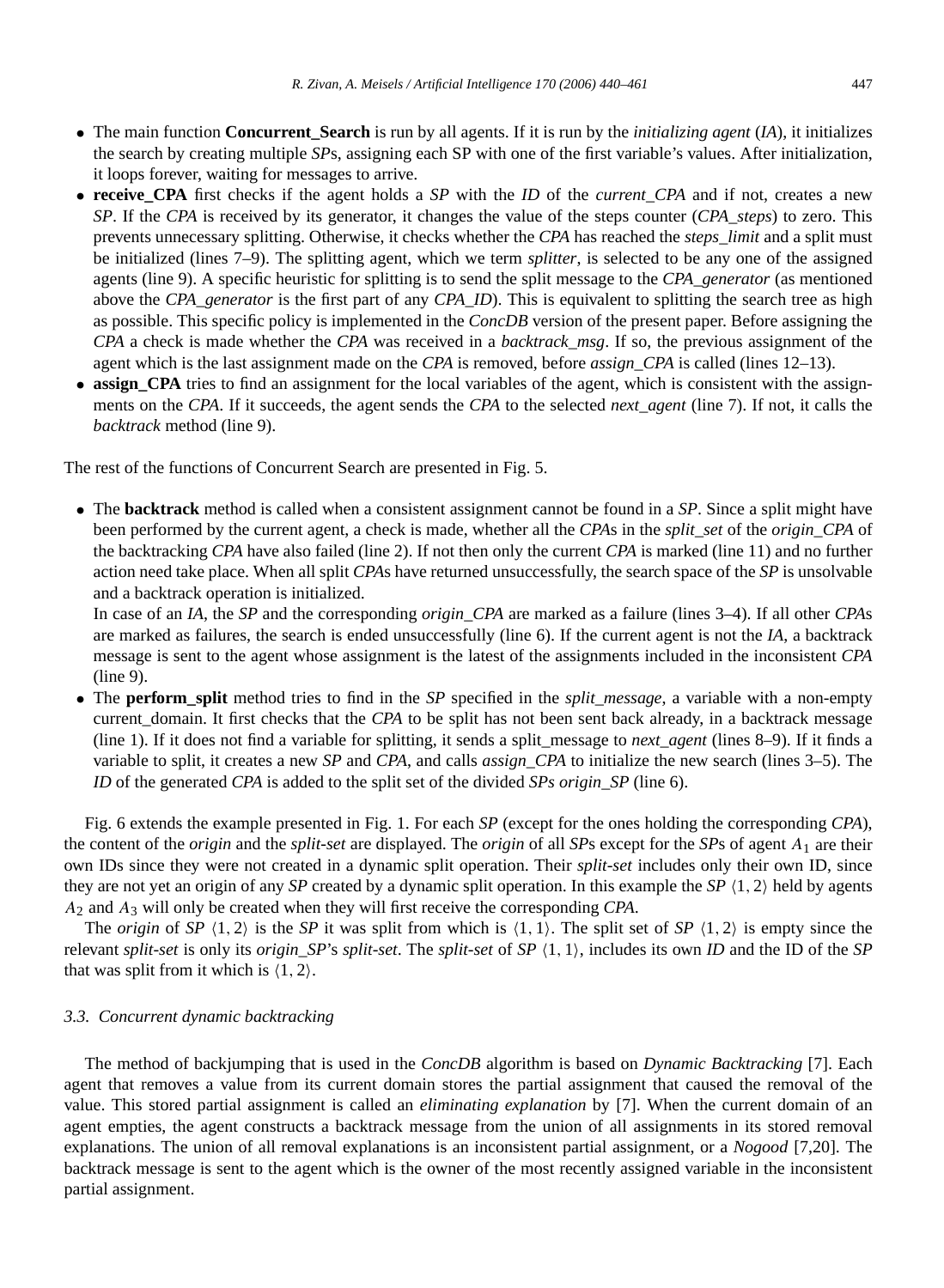

Fig. 6. Simple *Concurrent Search* with two CPAs.

In concurrent dynamic backtracking, a short *Nogood* can rule out multiple sub-search-spaces, all of which contain no solution and are thus unsolvable. In order to terminate the corresponding search processes, an agent that receives a backtrack message performs the following procedure:

- Detect the *SP* to which the received (backtrack) *CPA* either belongs or was split from.
- Check if the *CPA* corresponding to the detected *SP* was split down its path.
- If it was:
	- Send an *unsolvable* message to the *next\_agent* of the related *SP*, thus generating a series of messages along the former path of the *CPA*.
	- choose a new unique ID for the *CPA* received and its related *SP*.
	- continue the search using the *SP* and *CPA* with the new ID.
- Check if there are other *SP*s which contain the inconsistent partial assignment received (by calling function *check\_SPs*), send corresponding *unsolvable* messages and resume the search on them with new generated *CPAs*.

The change of ID makes the resumed search process independent of the process of terminating unsolvable search spaces. If the agents would have resumed the search using the *ID* of the original *SP* or of the received *CPA*, a race condition would arise since there is no synchronization between the process of terminating unsolvable search procedures to that of the resumed valid search procedure. In such a case, an agent that received an *unsolvable message* might have marked an active search space as unsolvable.

The *unsolvable* message used by the *ConcDB* algorithm, is a message not used in general *Concurrent Search*, which indicates an unsolvable sub-search-space. An agent that receives an *unsolvable* message performs the following operations for the unsolvable *SP* and each of the *SPs* split from it:

- mark the *SP* as unsolvable.
- send an *unsolvable* message which carries the ID of the *SP* to the agent to whom the related *CPA* was last sent.

Fig. 7 presents the methods *ConcDB*, *receive\_CPA* and *backtrack*, that were changed from the general description of *Concurrent Search* in Figs. 4 and 5. Fig. 7 contains also two additional methods needed for adding *Dynamic Backtracking* to concurrent search.

In method *receive\_CPA* a check is made in lines 2, 3 whether the *SP* related to the received *CPA* is marked unsolvable. In such a case the *CPA* is not assigned and the related *SP* is terminated. If the *split\_limit* is reached the *split* message is sent to the generator of the *CPA* to create the split as high as possible in the search tree (lines 11–13). This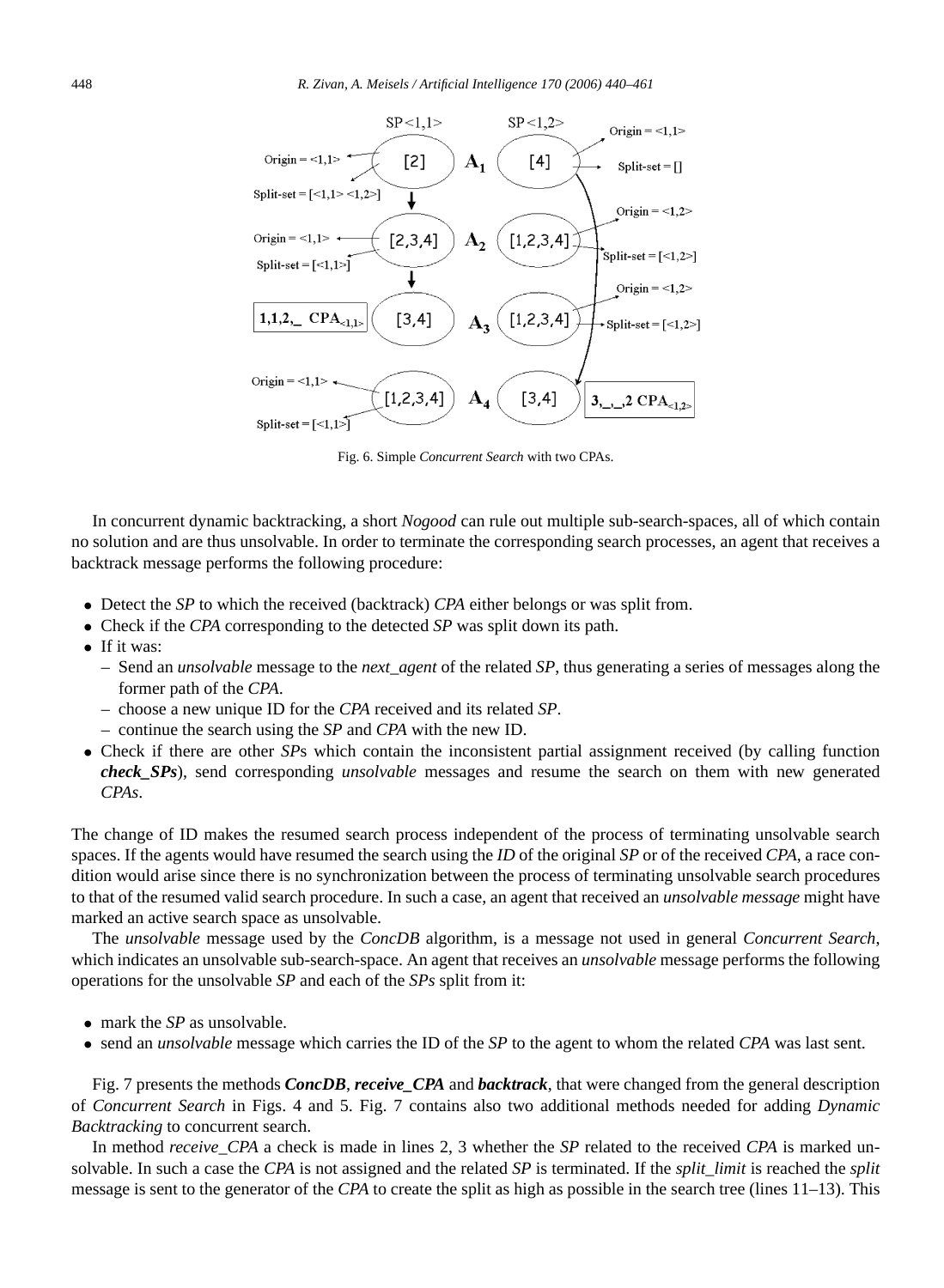|     | ConcDB:                                     | backtrack:                                              |  |  |  |
|-----|---------------------------------------------|---------------------------------------------------------|--|--|--|
| 1.  | done $\leftarrow$ false                     | 1.<br>delete(current_CPA from <i>origin_split_set</i> ) |  |  |  |
| 2.  | $if(IA)$ then <i>initialize_SPs</i>         | 2.<br>if(origin_split_set is_empty)                     |  |  |  |
| 3.  | while(not done)                             | 3.<br>if(IA)                                            |  |  |  |
| 4.  | switch msg.type                             | 4.<br>$CPA \leftarrow no\_solution$                     |  |  |  |
| 5.  | split: perform_split                        | 5.<br>$if(no_{{\text{active}}} \text{CPAs})$            |  |  |  |
| 6.  | stop: done $\leftarrow$ true                | 6.<br>report no solution                                |  |  |  |
| 7.  | CPA: receive_CPA                            | 7.<br>stop                                              |  |  |  |
| 8.  | backtrack: receive_CPA                      | 8.<br>else                                              |  |  |  |
| 9.  | unsolvable: mark_unsolvable(msg.SP)         | 9.<br>backtrack_msg $\leftarrow$                        |  |  |  |
|     |                                             | inconsistent_assignment                                 |  |  |  |
|     | receive_CPA:                                | 10.<br>send( <i>backtrack_msg</i> ,                     |  |  |  |
| 1.  | $CPA \leftarrow msg.CPA$                    | lowest_priority_assignee)                               |  |  |  |
| 2.  | <b>if</b> (unsolvable SP)                   | 11. else                                                |  |  |  |
| 3.  | terminate CPA                               | mark_fail(current_CPA)<br>12.                           |  |  |  |
| 4.  | else                                        |                                                         |  |  |  |
| 5.  | if(first_received(CPA_ID))                  | mark_unsolvable(SP)                                     |  |  |  |
| 6.  | create_SP(CPA_ID)                           | mark SP unsolvable<br>1.                                |  |  |  |
| 7.  | $if(CPA\_generator = ID)$                   | 2.<br>send(unsolvable, SP.next_agent)                   |  |  |  |
| 8.  | $CPA_{steps} \leftarrow 0$                  | 3.<br>for each split_SP in SP.origin.split_set          |  |  |  |
| 9.  | else                                        | mark split_SP unsolvable<br>4.                          |  |  |  |
| 10. | $CPA. steps + +$                            | 5.<br>send(unsolvable, split_SP.next_agent)             |  |  |  |
| 11. | $if(CPA\_steps = steps\_limit)$             |                                                         |  |  |  |
| 12. | $splitter \leftarrow \text{CPA\_generator}$ | check_SPs(inconsistent_assignment)                      |  |  |  |
| 13. | send( <i>split_msg, splitter</i> )          | for each sp in $\{SPs \setminus current\_SP\}$<br>1.    |  |  |  |
| 14. | $if(msg.type = backtrack)$                  | $if(sp. contains(inconsistent\_assignment))$<br>2.      |  |  |  |
| 15. | check_SPs(CPA.inconsistent_assignment)      | 3.<br>send(unsolvable, sp.next_agent)                   |  |  |  |
| 16. | last_sent_CPA.remove_last_assignment        | last_sent_CPA.remove_last_assignment<br>4.              |  |  |  |
| 17. | $CPA \leftarrow last\_sent\_CPA$            | 5.<br>$CPA \leftarrow$ last_sent_CPA                    |  |  |  |
| 18. | $if(sp.split_0)$                            | sp.rename_SP<br>6.                                      |  |  |  |
| 19. | send(unsolvable, sp.next_agent)             | 7.<br>assign_CPA                                        |  |  |  |
| 20. | sp.rename_SP                                |                                                         |  |  |  |
|     | 21. assign_CPA                              |                                                         |  |  |  |

Fig. 7. Methods for dynamic backtracking of *ConcDB*.

is a specific heuristic for *select* assigned agent of the general *receive* CPA in Fig. 4 (line 9 there). For a backtracking *CPA* (lines 14–20) a check is made whether there are other SPs which can be declared unsolvable. This can happen when the head (or prefix) of their partial assignment (their *common head i.e. CH*) contains the received inconsistent partial assignment. Procedure *check\_SPs* for every such *SP* found, initiates the termination of the search process on the unsolvable sub-search-space and resumes the search with a newly generated *CPA*. Next, a check is made whether the *SP* was split by agents who received the *CPA* after this agent (line 18) (this fact can be recorded on the *CPA* when its holder initiates the split). If so, the termination of the unsolvable *SP* is initiated by sending an *unsolvable* message. A new ID is assigned to the received *CPA* and to its related *SP* (line 20).

The inconsistent partial assignment received in the *backtrack* message may rule out more than one active search process. The check performed by the function *check\_SPs* triggers the termination of these inconsistent search processes. For each of the terminated *SP*s a new *CPA* is created and the search process is resumed after the culprit assignment is revised.

In method *backtrack*, the agent inserts the culprit inconsistent partial assignment into the backtrack message (line 9) before sending it back in line 10. This is the only difference from the standard backtrack method in Fig. 5.

As described above, method *mark\_unsolvable* is part of the mechanism for terminating SPs on unsolvable search spaces. The agent marks the *SP* related to the message received, and any *SP* split from it, as unsolvable and sends unsolvable messages to the agents to whom the corresponding *CPA*s were sent.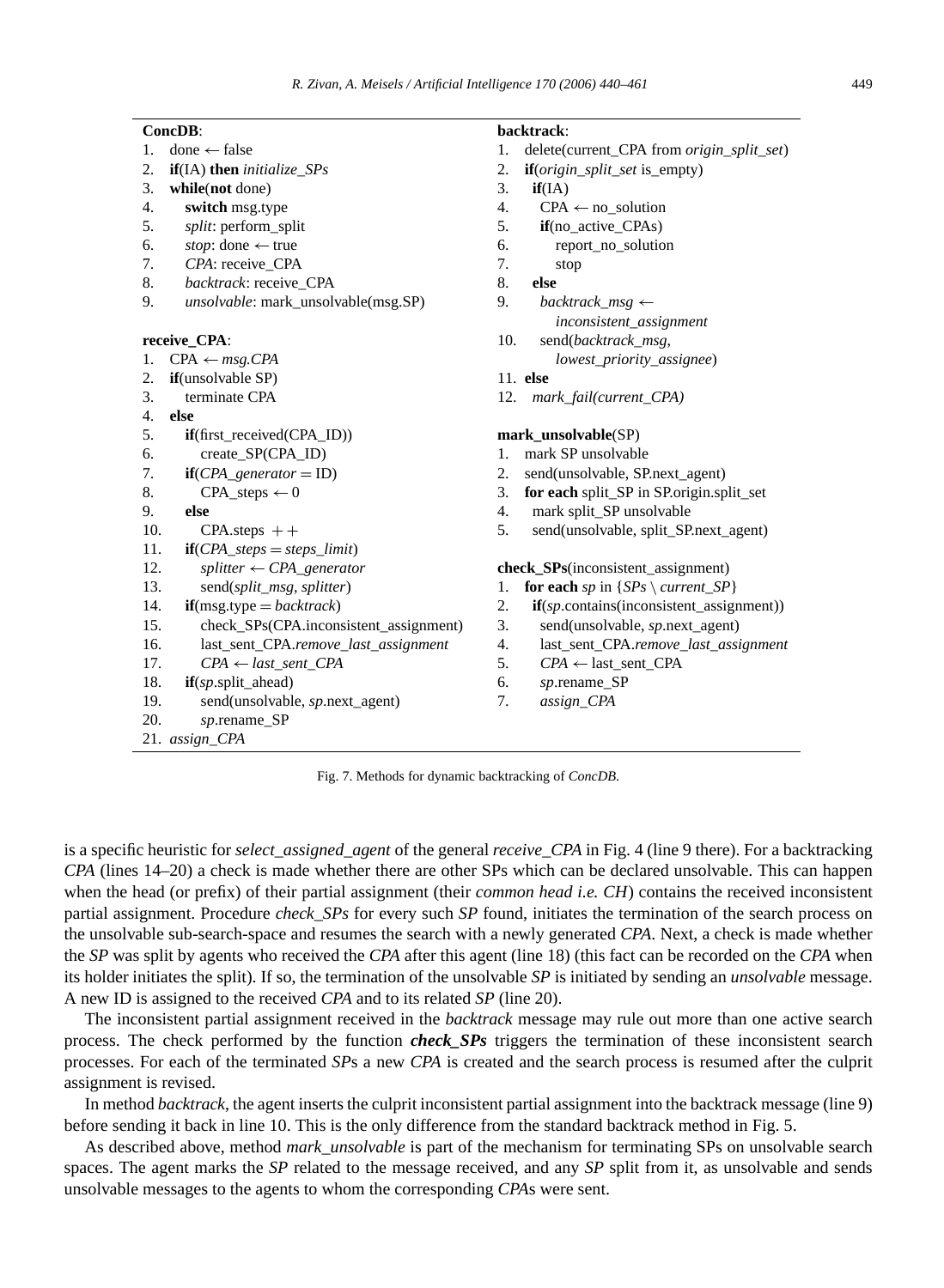#### **4. Correctness of concurrent search**

To prove correctness of a search algorithm for *DisCSPs* one needs to prove that it is sound, complete and that it terminates. A central fact that can be established immediately is that agents send forward only consistent partial assignments. This fact can be seen at lines 1, 2 and 7 of procedure *assign\_CPA* (Fig. 4). This implies that agents process, in procedure *assign\_CPA*, only consistent *CPAs*. Since the processing of *CPAs* in this procedure is the only means for extending partial assignments, the following lemma holds:

**Lemma 1.** Concurrent Search *extends only consistent partial assignments. The partial assignments are received via a CPA, extended and sent forward by the receiving agent.*

The following theorem derives immediately from Lemma 1.

**Theorem 1.** Concurrent Search *is sound.*

The only lines of the algorithm that report a solution are lines 3, 4 of procedure *assign\_CPA*. These lines follow a consistent extension of the partial assignment on a received *CPA*. It follows that a solution is reported *iff* a *CPA* includes a complete and consistent assignment.  $\Box$ 

To prove completeness for *Concurrent Search*, one needs first to eliminate the stopping condition for the first solution (lines 3–5 of function *assign CPA* in Fig. 4). Another important point is the exact manner in which domains of values of variables are scanned, for the next consistent assignment. Values for assignment are selected only in line 1 of the function *assign\_CPA*. For the completeness proof one naturally assumes that the function *assign\_local*, that is run by every agent, scans all values of the current domain exactly once. This is equivalent to the common assumption in all exhaustive backtracking algorithms that all values are tried until a consistent assignment is found (cf. [9]).

With the above assumptions, the completeness of *Concurrent Search* is established in three steps. First, for the case of a single *CPA*. Then, for several *CPA*s generated by the *IA*. Finally, for dynamic generation of *CPA*s during search. The following lemma establishes the completeness of the 1-*CPA* case.

# **Lemma 2.** Concurrent Search *sends forward in a CPA* every *consistent partial assignment.*

To prove Lemma 2, one proceeds in analogy to the proof of completeness for centralized backtrack by Kondrak and van Beek [9]. With no loss of generality assume that every agent holds one variable. Assume that there is some consistent assignment  $(X_1, X_2, \ldots, X_k)$  of length k, that is not received by any agent. Take the highest  $j < k$ , such that assignment  $(X_1, X_2, \ldots, X_{i-1})$  is sent forward (by agent *j* − 1) on a *CPA* that is received by agent *j*. There is at least one, sent by the initializing agent. Agent *j*, has a consistent assignment  $(X_1, X_2, \ldots, X_j)$  that extends *(X*1*, X*2*,...,Xj*<sup>−</sup>1*)*, being a sub-tuple of *(X*1*, X*2*,...,Xk)*. When agent *j* extends the received *CPA*, it succeeds in a consistent partial assignment  $(X_1, X_2, \ldots, X_j)$  and sends it forward. This can be seen clearly in lines 1, 2, 7 of function *assign\_CPA* in Fig. 4. This contradicts the above assumption on the maximality of the assignment  $(X_1, X_2, \ldots, X_{j-1})$ , that is sent forward.  $\square$ 

To complete the correctness proof one needs also to show that *Concurrent Search* terminates. The messages of *Concurrent Search* carry *CPAs* and move either forward or backward. The number of backward moves is finite, since each backward move deletes a value from the domain of the receiving agent (lines 10–11 of function *receive\_CPA* in Fig. 4). To prove termination one needs to show that there can only be a finite number of forward moves (i.e. carrying *CPAs*). Every agent keeps its current domain in the SP structure and scans its values exactly once, for every different partial assignment received on a *CPA*. Every move forward carries a consistent partial assignment (by Lemma 2). There is a finite number of different consistent partial assignments, hence a finite number of forward moves in *Concurrent Search*.

Theorem 2 follows immediately.

**Theorem 2.** *The* 1*-CPA version of* Concurrent Search *is complete and terminates.*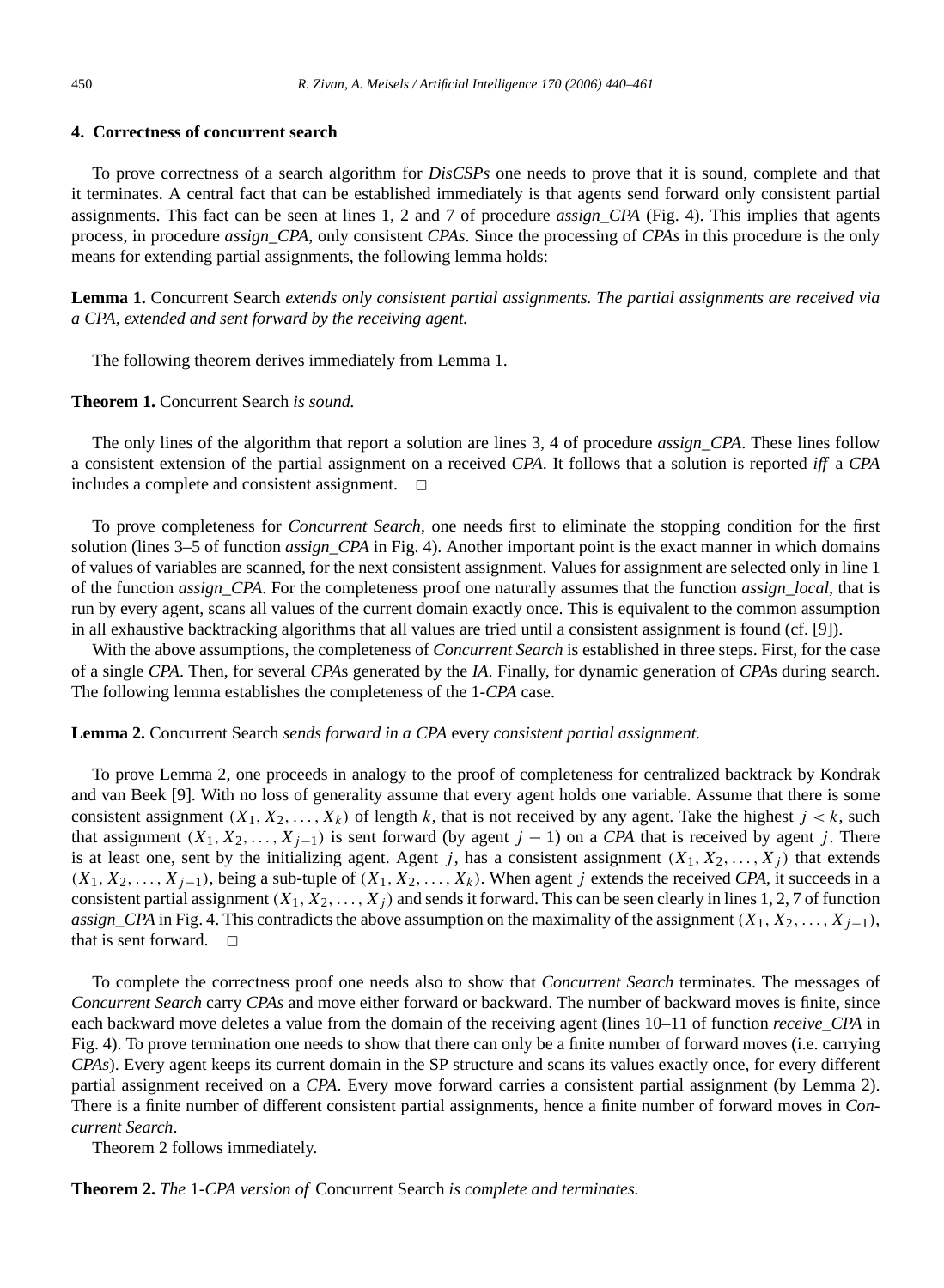Having shown the correctness of *Concurrent Search* for a single *CPA*, one needs to show correctness for the more general case of multiple *CPA*s generated at the algorithm start.

**Theorem 3.** *A version of* Concurrent Search *which includes a single split into k search processes at the beginning of the search is complete and terminates.*

Consider a *CPA*, *Ci*, that corresponds to a partial domain of one variable of the initializing agent and is passed through the network of all agents. Each agent  $A_i$  it passes through generates a data structure  $SP_i$  with all domains of its local variables (lines 2, 3 of procedure *receive\_CPA*). The only difference between the data structures corresponding to  $C_i$  and those that are generated for a 1-CPA version of *Concurrent Search* is in the structure  $SP_i$  of the initializing agent. In every other agent, the data structure *SP<sup>i</sup>* and the code it runs are exactly equal to those run for *Concurrent Search* with one *CPA*. For agents different than the *IA*, the search procedure of  $C_i$  scans exactly the same subspace that is scanned for the one-*CPA* version of *Concurrent Search*. Consequently, the search procedure corresponding to *Ci* is correct.

The union of all domain values of the selected variable for a split (in the *IA*) is exactly equal to the original domain of values of that variable. As shown above, the search sub-trees spanned by all agents that are not the *IA*, are equal to those spanned for the *1-CPA* algorithm. Each of those equal search subspaces is scanned completely and correctly and all these scans terminate and are performed for every value of the variable of the *IA* that was selected for the split operation. Consequently, the union of the sub-trees that corresponds to each of the *CPA*s is exactly equal to the search tree that is spanned by the one-*CPA* version of *Concurrent Search*.  $\square$ 

The final step in the correctness proof of *Concurrent Search* is to show that a dynamic split operation does not interfere with the correctness of the algorithm.

#### **Theorem 4.** Concurrent Search *with dynamic splitting is complete and terminates.*

Consider agent *Ai* which is not the initializing agent, that receives a *split\_msg* and runs the procedure *perform\_split*. It sends forward one or more consistent *CPAs* that represent non-intersecting sub-search-spaces. The completeness and termination of the search on each of these sub-search-spaces follows from the completeness of the search initialized by any *CPA* of an initializing agent. Agent *Ai* will declare *no solution* by sending a backtrack message, only after all of its split-*SPs* failed (lines 1, 2 of procedure *backtrack*). In other words, backtracking from multiple *CPAs* preserves completeness at the splitting agent. The condition to receive failure messages for all values for which a *CPA* was generated ensures that backtrack corresponds exactly to the case where there is no solution in the scanned search space. The sum of the number of tuples explored in the split search space is equal to the number of tuples in the original search space and therefore the algorithm termination is not affected by the split.  $\Box$ 

For the completeness of *ConcDB* one needs to show also that the additional mechanism for terminating unsolvable search processes on unsolvable sub-search-spaces does not terminate a search-process which explores a sub-searchspace that includes a solution. To do so we continue as follows. In every sub-search-space, all tuples of assignments share the head (or prefix) of the assignment. Thus for every sub-search-space we define:

**Definition 1.** A *Common Head* (*CH*) is the maximal prefix of assignments which is included in all partial assignments in a sub-search-space.

# **Lemma 3.** *A sub-search-space whose CH includes an inconsistent subset of assignments does not include a solution to the DisCSP.*

The proof of Lemma 3 derives from the method of constructing an inconsistent assignment in dynamic backtrack [7]. A partial assignment is declared inconsistent only if it causes an empty domain in one of the variables. This implies that this partial assignment cannot be part of a solution. From Definition 1 we derive that if a *CH* includes an inconsistent partial assignment it must be included in all the assignments in its related sub-search-space which means that none of these assignments is a solution to the  $DisCSP$ .  $\Box$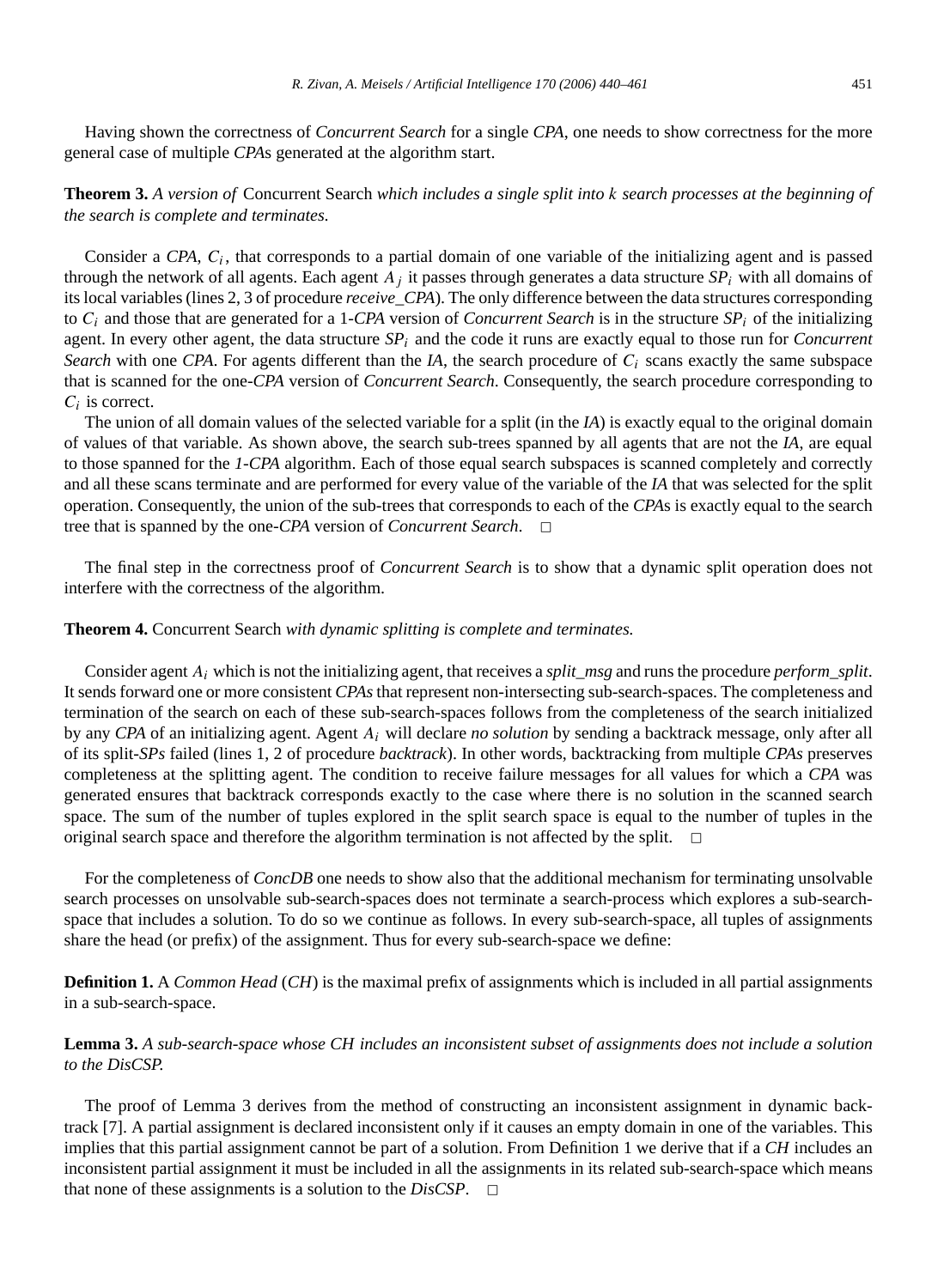#### **Theorem 5.** *ConcDB does not terminate search-processes which lead to a solution.*

*ConcDB* terminates a search process by sending forward unsolvable messages (line 19 in function *receive\_CPA*, line 5 in function *mark\_unsolvable*, line 3 in function *check\_SPs*). Only *SP*s that have a *CH* that is an extension of the *CH* that was found inconsistent are marked unsolvable. The search on these *SPs* is terminated when the agent receives the *CPA* corresponding to the unsolvable *SP* (lines 2,3 of function *assign\_CPA*). Lemma 3 implies the proof for Theorem 5. It is immediately clear from Theorem 5 that all partial assignments that lead to a solution will be extended, which implies the completeness of  $ConcDB$ .  $\Box$ 

# **5. Experimental evaluation**

The common approach in evaluating the performance of distributed algorithms is to compare two independent measures of performance—time, in the form of steps of computation [11,20], and communication load, in the form of the total number of messages sent [11]. Comparing the number of non-concurrent steps of computation of several search algorithms on *DisCSPs*, measures the concurrency of the algorithms.

Non-concurrent computation effort, in systems with no message delay, are counted by a method similar to that of Lamport's logical clocks [10,12]. Every agent holds a counter of constraint checks performed. Every message carries the value of the sending agent's counter. When an agent receives a message it updates its counter to the largest value between its own counter and the counter value carried by the message. By reporting the cost of the search as the largest counter held by some agent at the end of the search, we achieve a measure of concurrent search effort that is close to Lamport's logical time [10]. This measure can be upgraded to count the number of non-concurrent constraint checks performed (*NCCCs*), thus incorporate the local computational effort of agents in each step [12].

The measure of non-concurrent number of constraints checks (*NCCCs*) is implementation independent. This makes it more representative than run-time, which can only be measured on multi-machine implementation and is dependent on many implementational details in particular on communication among machines. The present paper evaluates the proposed algorithm in the presence of message delays. In order to control message delays, an asynchronous simulator must be used. Controlling the delay of messages is another reason to avoid multi-machine implementation. Again, leading to the implementation independent choice of the *NCCCs* measure over run-time.

The experimental evaluation includes four sets of experiments. In the first set the effect of concurrent computation is evaluated by comparing different versions of concurrent search, that have different levels of concurrency. In the second set of experiments the run of *ConcDB* is compared to the three best performing search algorithms, synchronous conflict backjumping (*CBJ*) [3,24], asynchronous forward-checking (*AFC*) [13] and asynchronous backtracking (*ABT*) [1,20]. The third set of experiments checks the behavior of *Concurrent Search* and the other algorithms in real world systems with random message delays. The last set of experiments investigates the heuristic used to determine the level of concurrency of the *ConcDB* algorithm. The algorithm is run using various*steps\_limit* values with and without message delays.

All experiments were conducted using an asynchronous simulator. To simulate asynchronous agents, the simulator implements agents as *Java Threads*. Threads (agents) run asynchronously, exchanging messages. After the algorithm is initiated, agents block on incoming message queues and become active when messages are received. Experiments were conducted on random networks of constraints. The network of constraints, in each of the experiments, is generated randomly by selecting the probability  $p_1$  of a constraint among any pair of variables and the probability  $p_2$ , for the occurrence of a violation among two assignments of values to a constrained pair of variables [15,18]. All four sets of experiments, were conducted on networks with 15 agents ( $n = 15$ ) and 10 values for each agent's variable ( $k = 10$ ). The only exception are the experiments in Section 5.2 which compare the run of the algorithms on problems of different sizes, where problem sizes reach  $n = 20$ . For each pair of density and tightness values ( $p1$ ,  $p2$ ) 50 different random problems were solved by each algorithm and the results presented are the average of these 50 runs.

#### *5.1. Evaluation of concurrency within ConcBT*

To investigate the effect of concurrency, one needs to compare the performance of *Concurrent Search* with and without splitting and dynamic splitting. To this end, the simplest concurrent search algorithm, *ConcBT*, was run in a 1-*CPA* version, 5-*CPA* version and a version which performs dynamic re-splitting (using a *step\_limit* of 35). The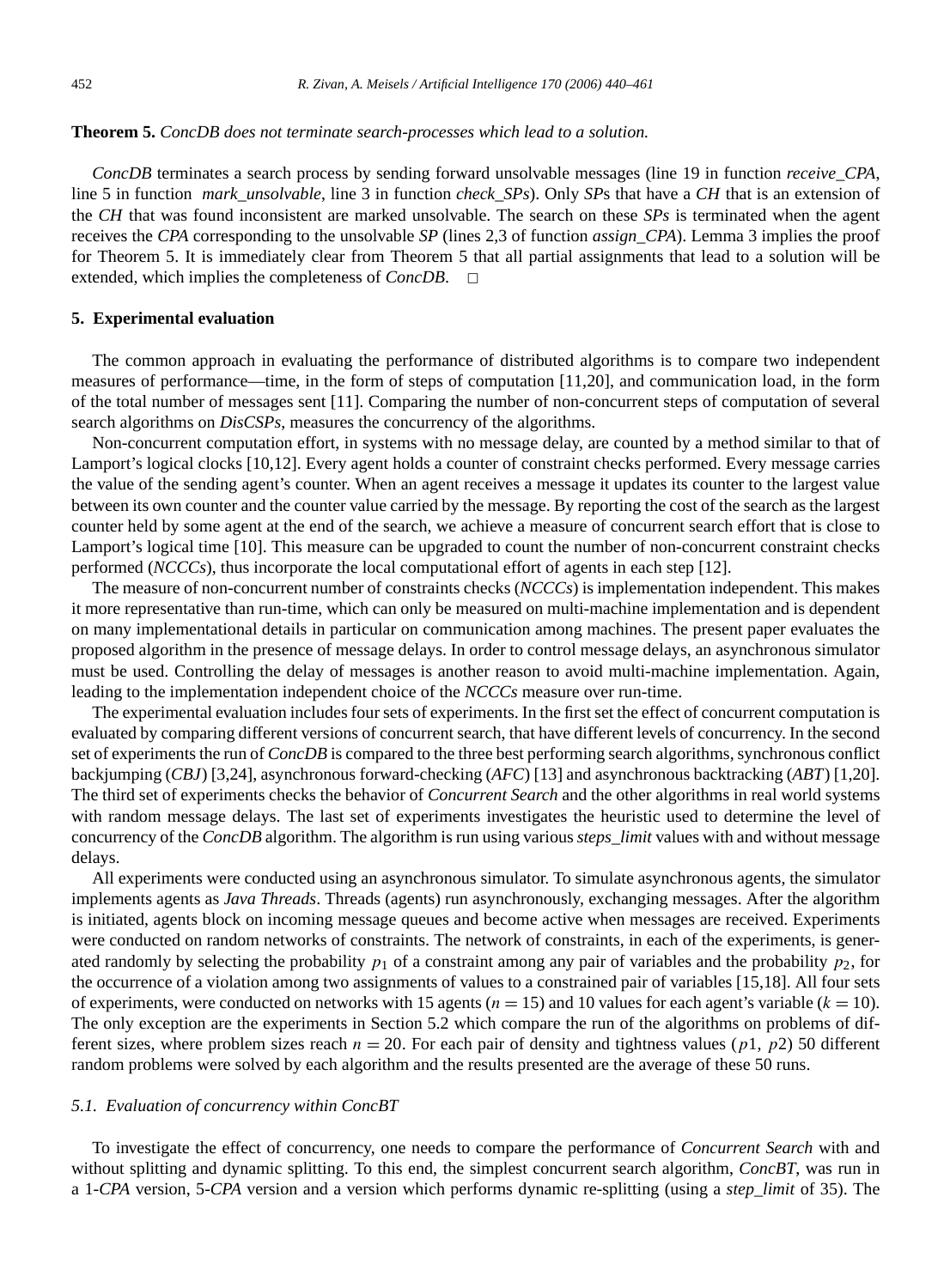

Fig. 8. Number of non-concurrent constraint checks in different versions of ConcBT.



Fig. 9. Total number of messages sent in different versions of ConcBT.

*ConcBT* algorithm is used in this set instead of *ConcDB* to eliminate the effect of *Dynamic Backtracking* on the results. The 1-*CPA* version is completely sequential and serves as the baseline for comparison to the concurrent versions.

In the first set of experiments the density of the constraint networks is  $(p_1 = 0.7)$ . The value of tightness,  $p_2$  was varied between 0.1 and 0.9, to cover all range of problem difficulty. Results show averages over 50 runs.

Fig. 8 shows the computational effort, the number of non-concurrent constraint checks, for all three versions. It is easy to see that concurrency improves the search efficiency and that dynamic re-splitting improves it further. For the harder problem instances the improvement is by a factor of 6 over the 1-CPA version and a factor of 3 over the 5-CPA version. Fig. 9 shows the results in total number of messages sent. Clearly, the concurrent versions, either the 5-CPA version or the re-split one, circulate more *CPAs* in the network. However, the interesting result is that even though *ConcBT* with dynamic splitting increases the number of traversing *CPAs* during search, the effect on the total number of messages is negligible. The dynamic splitting *ConcBT* does send more messages concurrently but does so during a shorter period of time, resulting in a low amount of total communication.

#### *5.2. Comparing to other DisCSP algorithms*

In order to evaluate the performance of concurrent dynamic backtracking (*ConcDB*) it is compared to representatives of the two families of algorithms in the literature. For sequential assignment (synchronous) *DisCSP* algorithms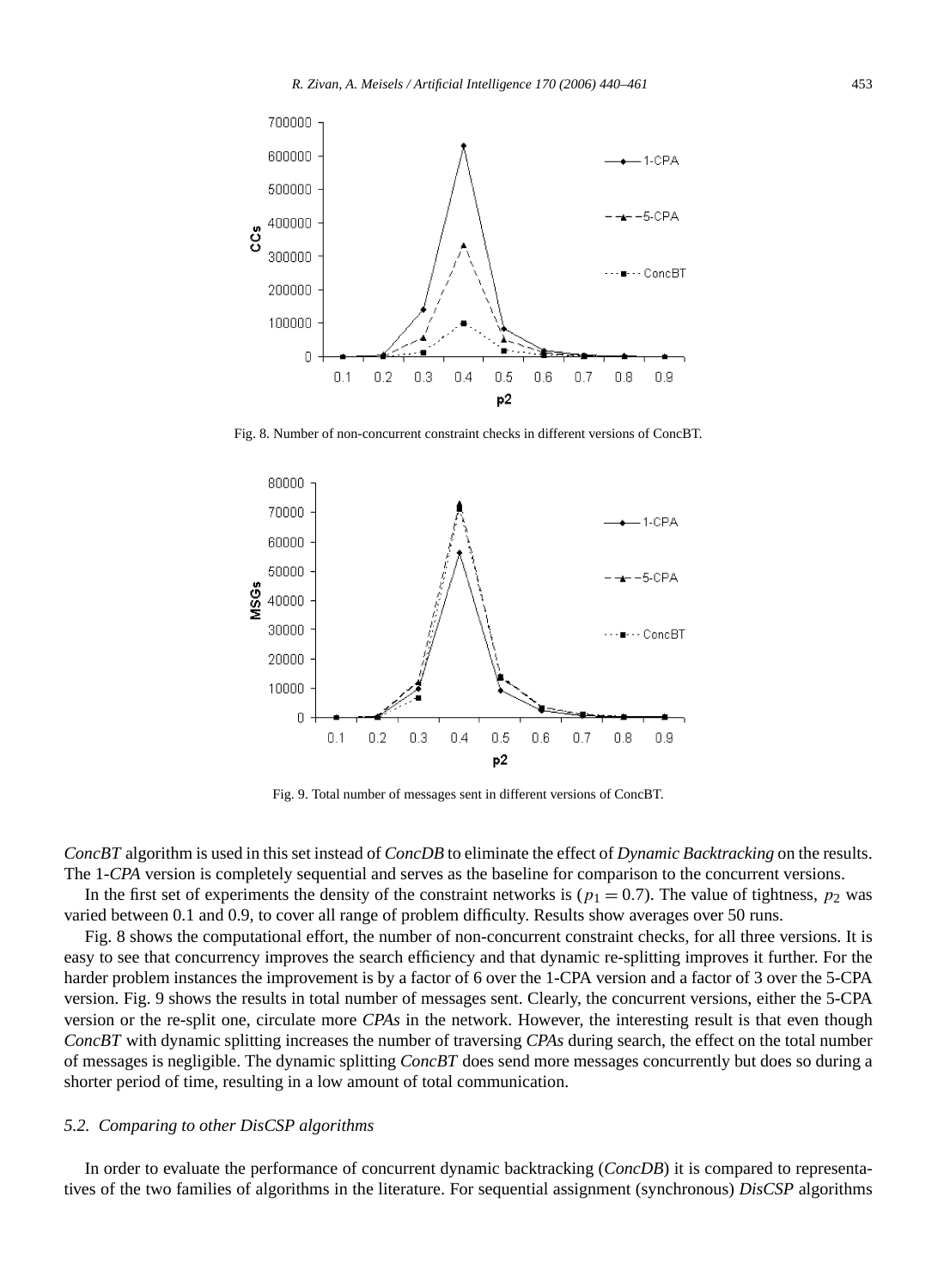

Fig. 10. Number of non-concurrent constraint checks performed by ConcDB, ABT and CBJ on low density DisCSPs.

*Conflict-based Backjumping* is selected [3,24]. *CBJ* is an improved version of synchronous backtracking [20], in which agents process *conflict sets* in order to backtrack directly to the culprit agent.

Asynchronous Forward-checking (*AFC*) [13] is an algorithm which performs sequential assignments like *CBJ*. A special message which carries the current partial assignment (*CPA*) is passed among agents and serves as a token to synchronize agent's assignments. An agent which successfully assigned its variable and added its assignment to the *CPA*, beside sending the *CPA* forward for the next agent to assign it, sends copies of the *CPA* to all unassigned agents which perform forward checking concurrently and asynchronously. As a result, the agents detect early a need to backtrack. Agents initiate a backtrack procedure by sending *Not\_OK* messages to all agents which may hold the *CPA*. An agent that receives a *Not\_OK* message and then the inconsistent *CPA*, backtracks as in *CBJ* by sending the *CPA* back to the culprit agent.

Asynchronous Backtracking (*ABT*) [1,20] is the best performing asynchronous backtracking algorithm. In *ABT* agents assign their variables asynchronously, and send their assignments in **ok?** messages to other agents to check against constraints. A fixed priority order among agents is used to break conflicts. Agents inform higher priority agents of their inconsistent assignment by sending them the inconsistent partial assignment in a *Nogood* message. In the present implementation of *ABT*, *Nogoods* are resolved and stored according to the method presented in [1]. Based on Yokoo's suggestions [20], agents read in every step, all messages received before performing computation. This forms the best performing version of *ABT*.

In [20], Yokoo reports that the Asynchronous Weak Commitment algorithm (*AWC*) is faster than *ABT*. However, in order to be complete *AWC* requires agents to hold exponential space (for *Nogoods*). This makes *AWC* unfeasible for hard instances of large *DisCSPs*. According to Yokoo, this problem can be solved by limiting the size of the *Nogood* storage, making. a non-complete algorithm.

Fig. 10 presents the number of non-concurrent constraint checks performed by *ConcDB*, *CBJ*, *AFC* and *ABT* on problems with low constraint density ( $p_1 = 0.4$ ). For the harder problem instances, *ConcDB* outperforms *AFC* by a factor of 1.5, *ABT* by a factor of 2.5 and CBJ by a factor of 3. Fig. 11 presents the total number of messages sent by the algorithms in the same run. When it comes to network load the advantage of *ConcDB* over *ABT* and *AFC* is larger (a factor of 4). As expected, the total network load of the synchronous algorithm, which maintains a single message throughout the search, is the smallest. Still, the total number of messages sent by *CBJ* and *ConcDB* are very close.

Figs. 12 and 13 show similar results on *DisCSPs* with higher density ( $p_1 = 0.7$ ). The advantage of *ConcDB* over *ABT* and *CBJ* in *NCCC*s is more pronounced on higher density *DisCSPs*. On the hardest instances, *ConcDB* performs 6 times less non-concurrent constraint checks than *ABT* and 4 times less than *CBJ*. *AFC* also performs better on dense *DisCSPs*. On the hardest instances it performs slightly better than *ConcDB*. The total number of messages sent by *ConcDB* and *CBJ* are very close. However, *AFC* sends 4 times more messages and *ABT* sends 6 times more messages than both *CBJ* and *ConcDB*.

Figs. 14 and 15 present the number of non-concurrent constraint checks performed by the different algorithms on problems with increasing sizes (number of agents). For every size, the result of the most hardest instances *DisCSPs*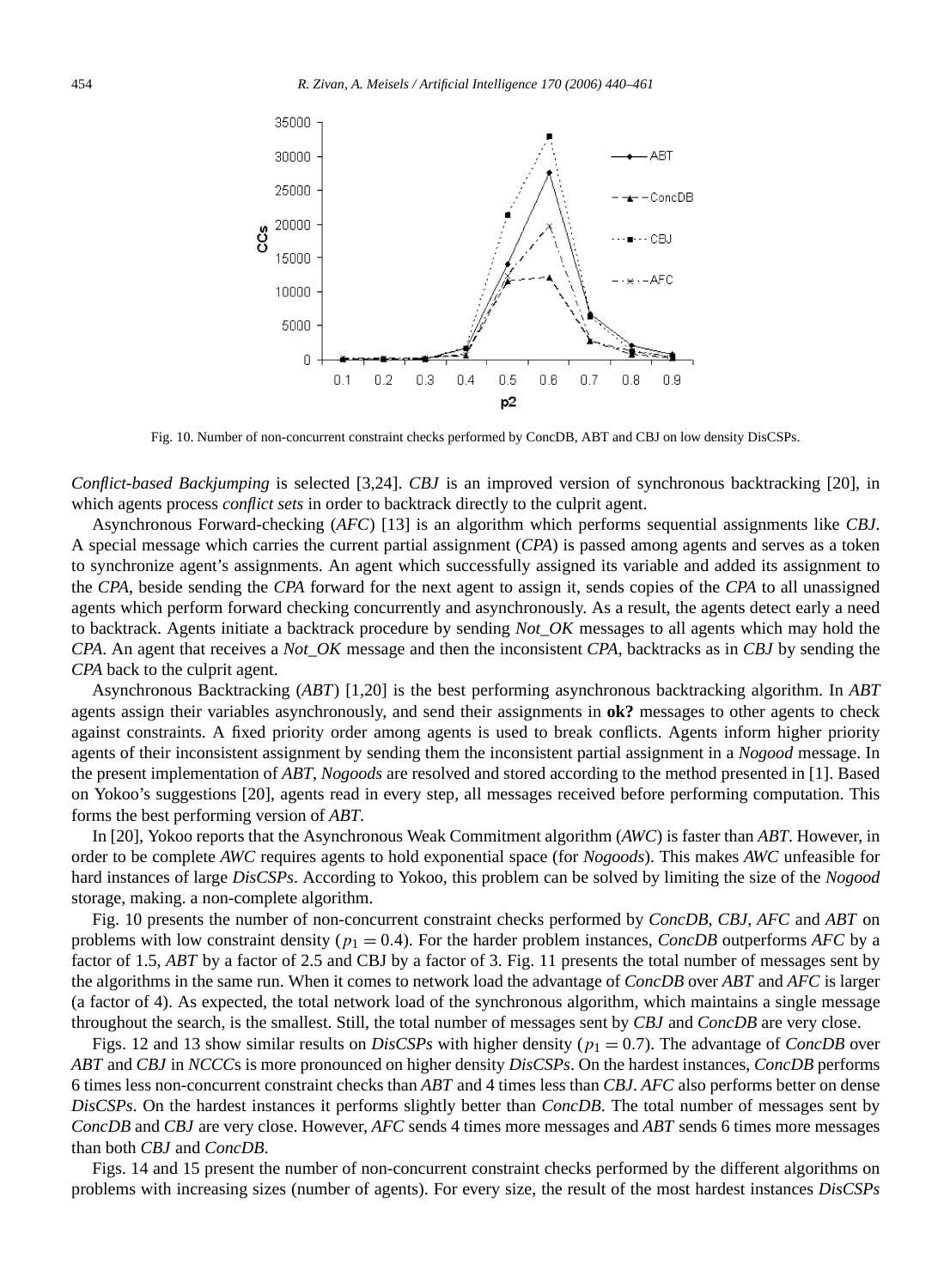

Fig. 11. Total number of messages sent by ConcDB, ABT and CBJ on low density DisCSPs.



Fig. 12. Number of non-concurrent constraint checks performed by ConcDB and ABT on high density DisCSPs.



Fig. 13. Total number of messages sent by ConcDB, ABT, CBJ and AFC on high density DisCSPs.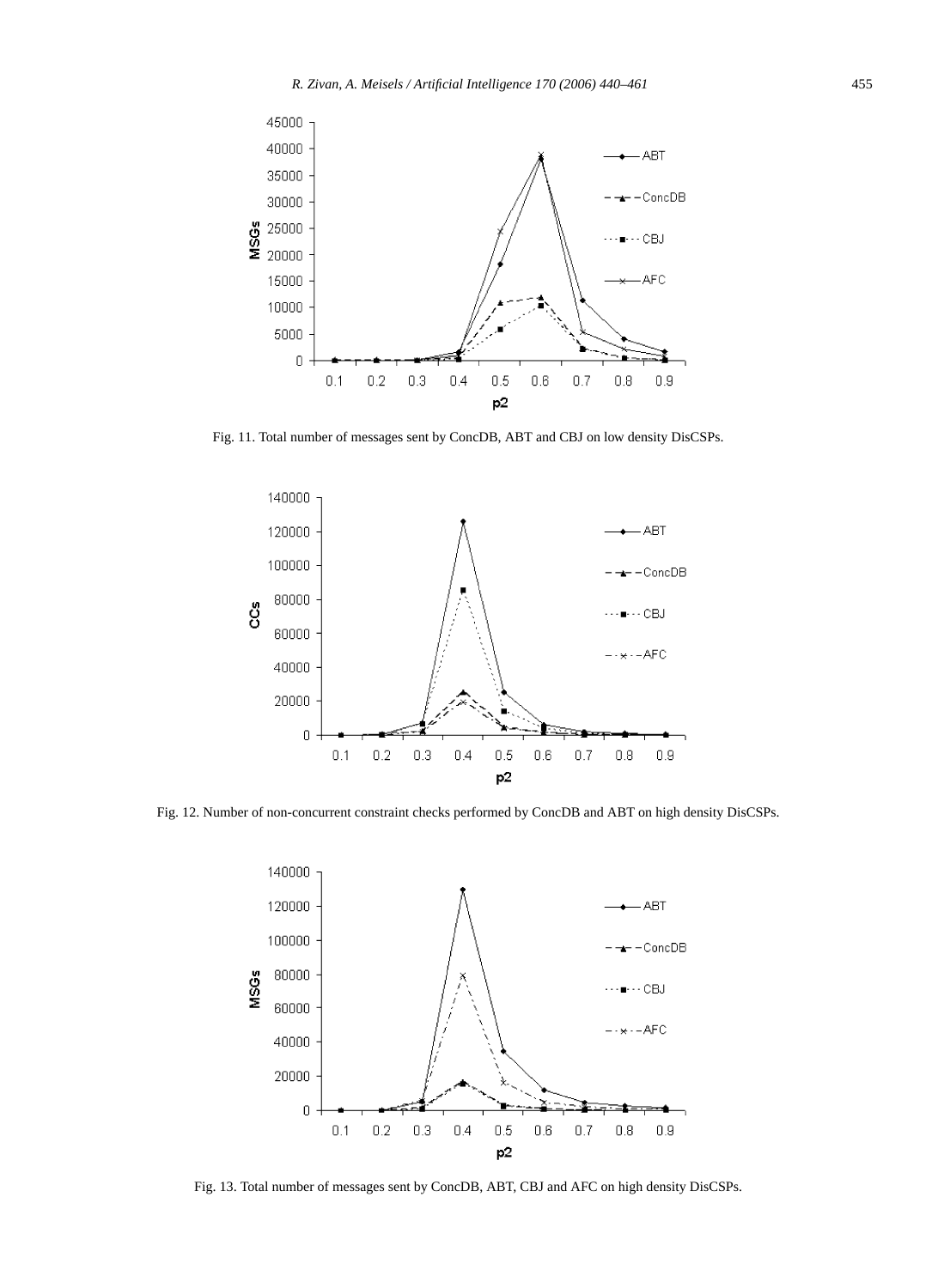

Fig. 14. Number of *NCCCs* performed by ConcDB, ABT CBJ and AFC on the hardest instances of DisCSPs with increasing sizes ( $p_1 = 0.4$ ).



Fig. 15. Number of *NCCCs* performed by ConcDB, ABT CBJ and AFC on the hardest instances of DisCSPs with increasing sizes (*p*<sup>1</sup> = 0*.*7).

are presented. Clearly the performance of *ABT* and *CBJ* deteriorates faster than that of *AFC* and *ConcDB* when the number of agents increments.

# *5.3. Performance in the presence of message delays*

An important part of the experimental evaluation is to measure the impact of imperfect communication on the performance of distributed search on *DisCSPs*. Message delay has the potential of changing the behavior of distributed search algorithms [5]. For the simplest possible algorithm, synchronous backtracking (*SBT*) [20], the effect of message delay is very clear. The number of computation steps is not affected by message delay and the delay in every step of computation is the delay on the message that triggered it. Therefore, the total time of the algorithm run can be calculated as the total computation time, plus the total delay time of messages. This is true also for versions of synchronous backtracking that perform backjumping [3,24].

In the presence of concurrent computation, the time of message delays must be added to the total algorithm time *only if no computation was performed concurrently*. To achieve this goal a simulator is used, which counts message delays in terms of computation steps and adds them to the accumulated run-time when no computation is performed concurrently [27].

The asynchronous simulation of message delays is essential for controlling the experimental evaluations. The evaluated algorithms must be run in a controllable environment that can correctly measure non-concurrent computational effort. In that respect the evaluation of different *DisCSP* algorithms under message delay performed in *NCCCs* are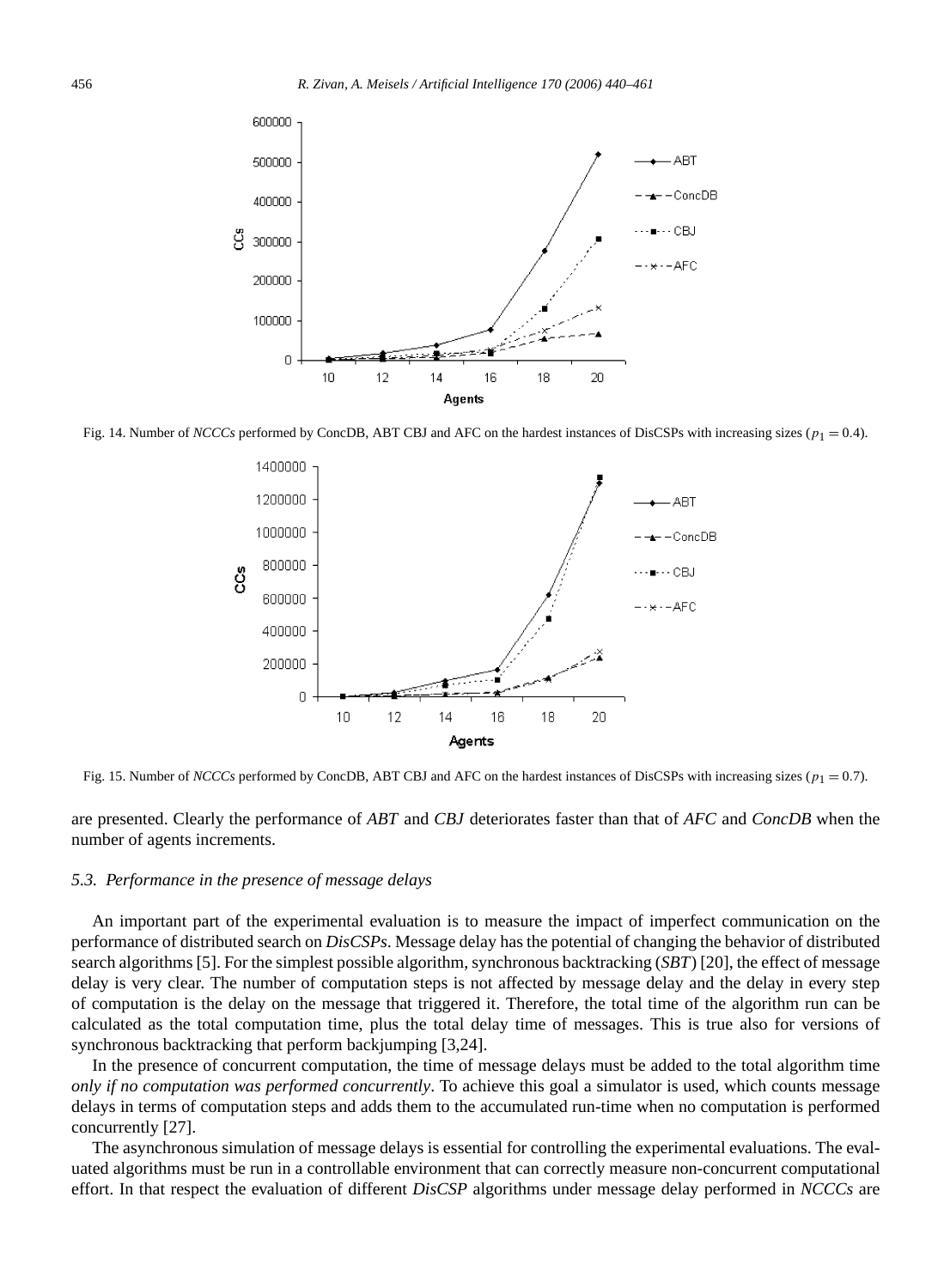truly implementation independent and concurrent. This is in strong contrast to run-time measures on multimachines, that depend strongly on the system.

In order to simulate message delays, all messages are delivered by a dedicated *Mailer* thread. The mailer holds a counter of non-concurrent constraint checks performed by agents in the system. This counter represents the logical time of the system [10] and is called the *Logical Time Counter* (*LTC*). Every message delivered by the mailer to an agent, carries the *LTC* value of its delivery to the receiving agent. An agent that receives a message updates its counter to the maximum value between the received *LTC* and its own value. Next, it performs the computation step, and sends its outgoing messages with the value of its counter, incremented by the number of *CCs* performed during the step.

The mailer simulates message delays in terms of non-concurrent constraint checks. When the mailer receives a message, it first checks if the *LTC* value that is carried by the message is larger than its own value. If so, it increments the value of the *LTC*. Then a delay for the message (in number of *NCCCs*) is selected. Each message is assigned a *delivery time* which is the sum of the current value of the *LTC* and the selected delay (in *CCs*), and placed in the *outgoing\_queue*. The *Mailer* delivers messages, with *delivery\_time* less or equal to the mailer's current *LTC* value, to their destination agents.

When there are no incoming messages, and all agents are idle, if the *outgoing\_queue* is not empty (otherwise the system is idle and a solution has been found) the mailer increases the value of the *LTC* to the value of the *delivery\_time* of the first message in the outgoing queue and delivers the first message.

The non-concurrent run time reported by the algorithm, is the largest *LTC* value that is held by some agent at the end of the algorithm run. By incrementing the *LTC* only when messages carry *LTCs* with values larger than the mailer's *LTC* value, constraint checks that were performed concurrently are not counted twice. The actual computational cost during any step is in principle different for different *DisCSP* algorithms. Measuring non-concurrent constraint checks also enables to evaluate algorithms in which agents perform computation which is not triggered or followed by a message.

Figs. 16 and 17 present the results of the third set of experiments in which the four algorithms were run on systems with random message delays. Each message was delayed between 10 to 50 non-concurrent constraint checks and the results are presented for low and high density constraint networks. As expected, CBJ is affected most when messages are delayed. In a sequential assignments (synchronous) algorithm there is no concurrent computation by agents. Therefore, each message delay is added to the final run-time result. Message delays have also a strong effect on *AFC* since, although it performs concurrent computation, its assignments are performed sequentially. The performance of asynchronous backtracking also deteriorates in the presence of random message delays, while the effect on concurrent search is minor. The advantage of concurrent search over both synchronous and asynchronous backtracking in the presence of message delay is connected to the properties of these algorithms. Previous studies report that *ABT* performs best when it reads multiple messages before performing computation [1,24]. When messages are



Fig. 16. Number of *NCCCs* performed by ConcDB, ABT, CBJ and AFC on low density *DisCSPs* with random message delay(*p*<sup>1</sup> = 0*.*4).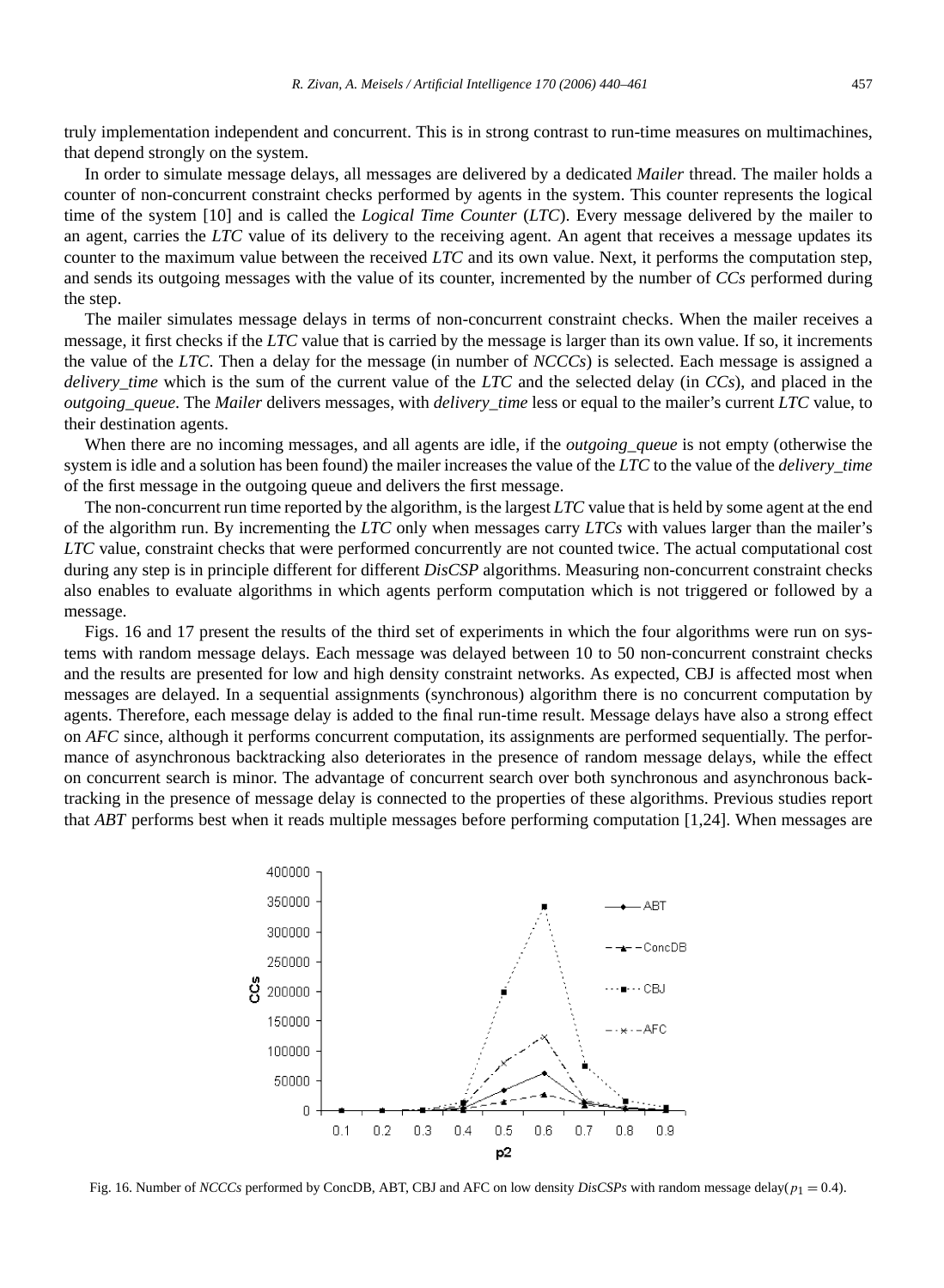

Fig. 17. Number of *NCCCs* performed by ConcDB, ABT, CBJ and AFC on low density *DisCSPs* with random message delay( $p_1 = 0.7$ ).



Fig. 18. Number of non-concurrent constraint checks performed by ABT, AFC and ConcDB on systems with increasing message delays.

randomly delayed, agents in *ABT* are more likely to perform computation triggered by a single message. This explains the deterioration in performance of *ABT* in the presence of random message delays.

To understand the robustness of *Concurrent Search* to message delay imagine the following example. Consider the case where *ConcDB* splits the search space multiple times and the number of *CPAs* is larger than the number of agents. In systems with no message delays this would mean that some of the *CPAs* are waiting in incoming queues, to be processed by the agents. This delays the search on the sub-search-spaces they represent. In systems with message delays, this potential waiting is caused by the system. By choosing the right *steps\_limit*, agents can be kept busy at all times, performing computation against consistent partial assignments.

To further investigate the different behavior of the four algorithms in the presence of imperfect communication, it is interesting to examine the algorithms reaction to message delays of different sizes.

The effect on synchronous *CBJ* is linear (as expected) and its slope is as steep as the size of the delay. This makes it impossible to display synchronous search together with *ABT*, *AFC* and *ConcDB*. Fig. 18 presents the impact, in number of non-concurrent constraint checks, of different sizes of random message delays, on Asynchronous Backtracking, Asynchronous Forward-checking and on Concurrent Dynamic Backtracking. As expected, *AFC* is affected most when the average size of delays increases. The difference in robustness between *ABT* and *ConcDB* is striking. While *ABT* performs a linearly growing number of *NCCCs*, *ConcDB* remains relatively constant. Over a range of average random delay of 200 CCs, *ABT*'s performance deteriorates by a factor of 4.5, while for *ConcDB* the increase is very slow and the overall factor is about 1.5.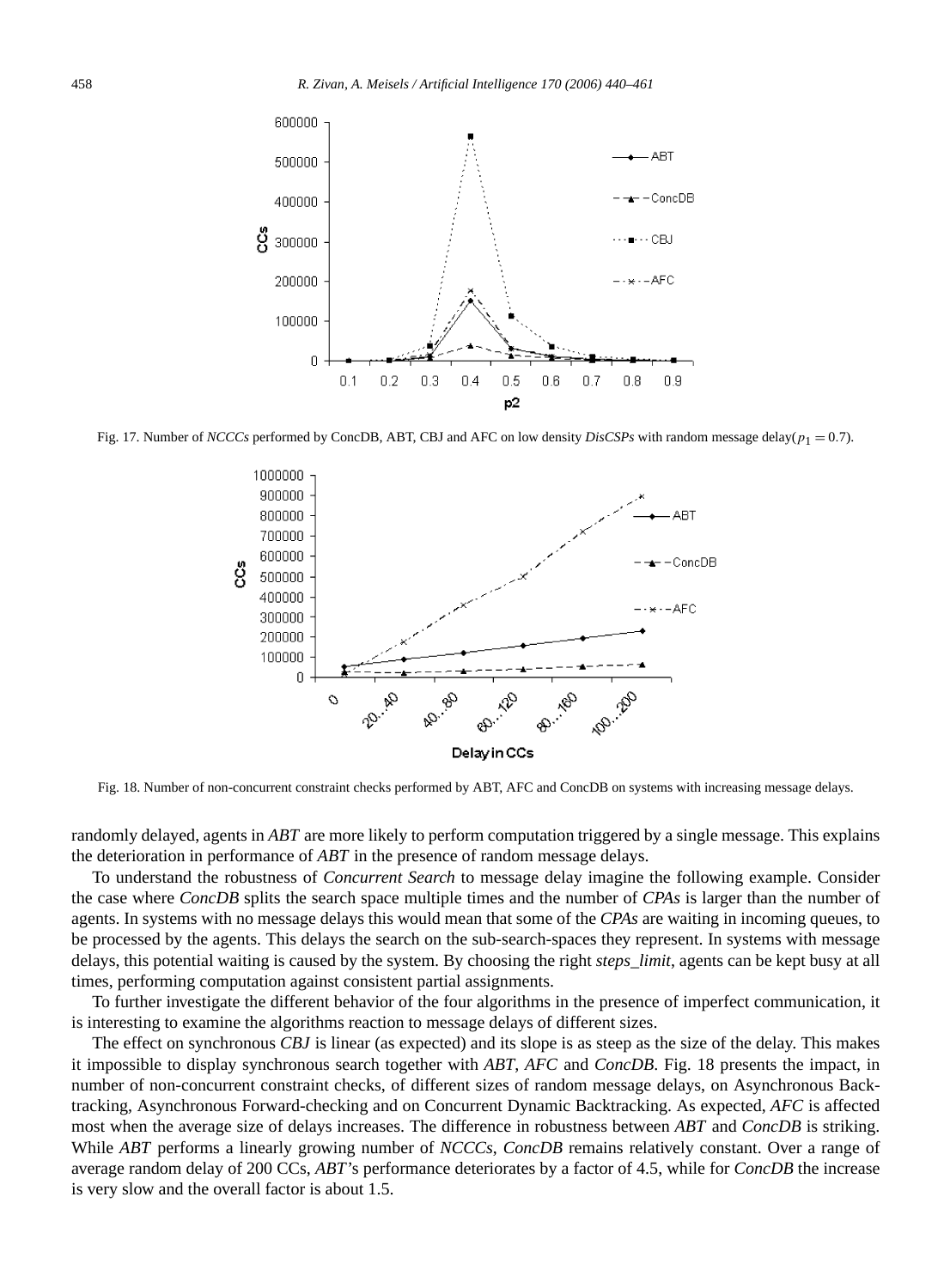# *5.4. The impact of the steps\_limit*

The level of concurrency of the *ConcDB* algorithm is determined by the heuristic upon which the agents decide when to send a split message. Using the heuristic suggested in Section 3, the concurrency of the algorithm can be controlled by selecting a good value to the *steps\_limit*. Figs. 19 and 20 present the number of non-concurrent constraint checks performed by *ConcDB* using various *steps\_ limit*s. The algorithm was tested with and without message delay. It is clear from the above figures that the choice of a large *steps\_limit* deteriorates the performance of *ConcDB* when run on systems with message delays. The effect on *ConcDB* running with optimal communication is quite small. These results are not surprising considering the results for *CBJ* and *ConcDB* presented in Section 5.2. When the value of the *steps\_limit* increases, the level of concurrency decreases and the behavior of the algorithm is closer to the behavior of a single sequential search procedure—*CBJ*. As for *CBJ*, it performs well when there are no message delays but performs poorly in the presence of message delay. Figs. 21 and 22 present the performance of the algorithm for smaller *steps\_limit*s. The stronger effect of the growing *steps\_limit* in the presence of message delay is clear in these figures. An interesting observation is that with no message delays, the highest level of concurrency does not produce the best performance.



Fig. 19. Number of non-concurrent constraint checks performed by ConcDB for increasing *steps\_limits* ( $p_1 = 0.4$ ).



Fig. 20. Number of non-concurrent constraint checks performed by ConcDB for increasing *steps\_limits* ( $p_1 = 0.7$ ).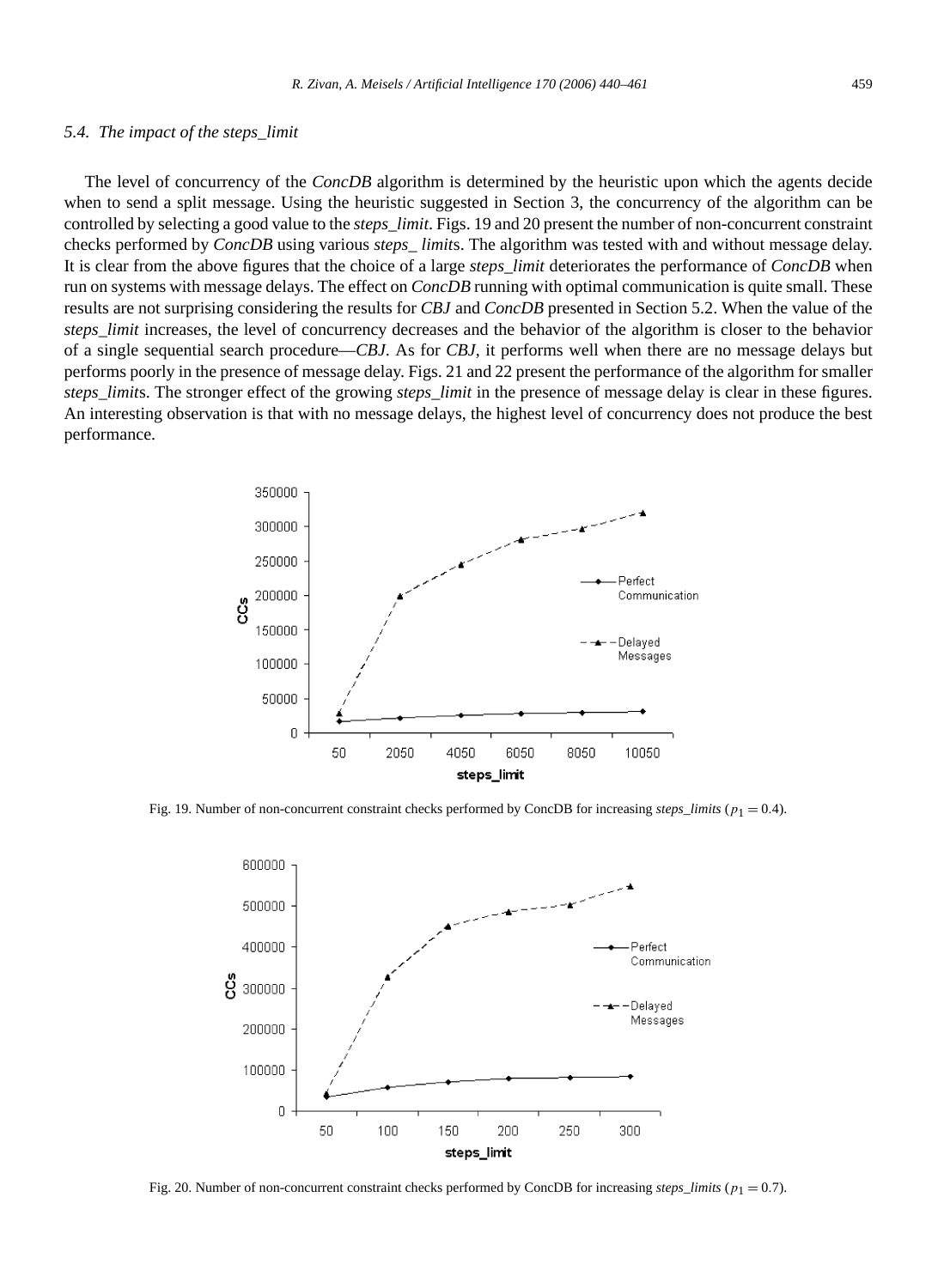

Fig. 21. Number of non-concurrent constraint checks performed by ConcDB for a smaller range of *steps\_limits* ( $p_1 = 0.4$ ).



Fig. 22. Number of non-concurrent constraint checks performed by ConcDB for a smaller range of *steps\_limits* ( $p_1 = 0.7$ ).

# **6. Conclusions**

Search algorithms on *DisCSPs* can be categorized into two families. Single search process algorithms (SPAs) and multiple (concurrent) search process algorithms (MPAs). MPAs are also called *concurrent search* algorithms (*CSAs*). The state of single process algorithms is defined by a *single tuple of assignments*, one for each agent. When this set of assignments is complete (containing assignments to all variables of all agents) and consistent, the SPA stops and reports a solution. Single search process algorithms can be asynchronous, like *ABT* [1,20] or synchronous (*SBT* [20], *CBJ* [3,24]). In concurrent search, multiple concurrent processes search non-intersecting parts of the global search space of a *DisCSP* [8,17,23]. All agents in a *MPA* participate in every search process, since each agent holds some variables of the search space. As a result, concurrent search is an asynchronous distributed process.

The Concurrent Dynamic Backtracking search algorithm (*ConcDB*) provides an efficient method for several search processes to search concurrently for a solution to a *DisCSP*. The independent random ordering of search on multiple search processes generates an efficient randomization that improves the overall performance. Through a mechanism of dynamic splitting, the number of search processes can be enhanced in some sub-search spaces, thus achieving load balancing in a natural way. The addition of Dynamic Backtracking to concurrent search, enables early termination of search processes on sub-spaces which do not lead to a solution. An inconsistent subset can be found in one subspace that rules out other sub-spaces as unsolvable. Dynamic backtracking was found to account for ∼10% of search processes termination in the experiments of Section 5.2.